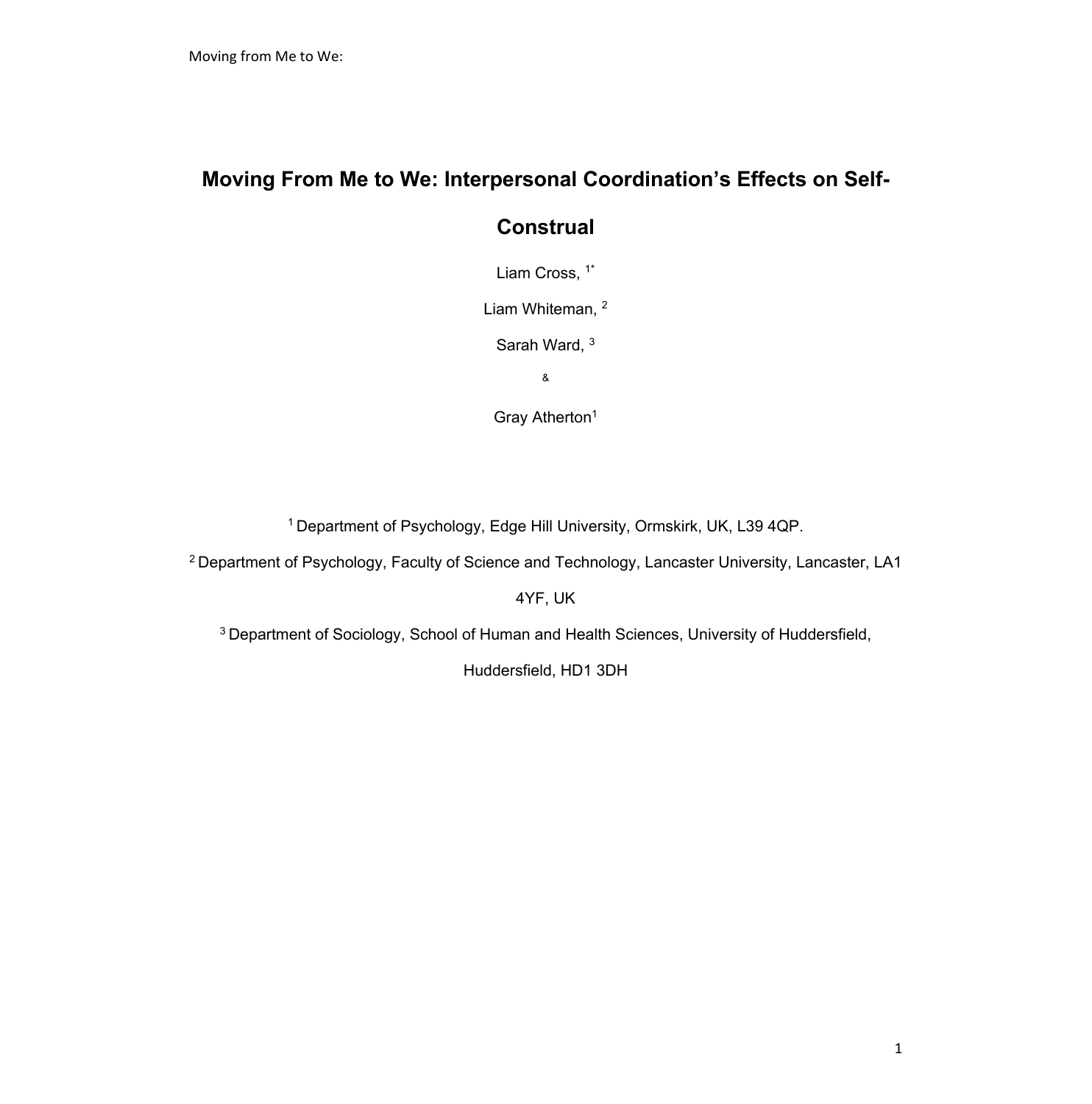#### **ABSTRACT**

We all move in time together throughout our lives, and doing so leads us to display more prosocial behaviours towards co-actors and think of them in more pro-social ways. However, little research has investigated how coordinated movement affects how individuals feel about themselves. This mixedmethods study took self-generated qualitative responses of how participants construe their own identities after either coordinated movement or a carefully matched control task. Responses were analysed qualitatively using thematic analyses, and quantitatively using content analysis. Four themes were identified from thematic analysis, and inferential statistical testing shows significant differences in how participants construe their identities post coordination (cf. control). Participants in the coordinated condition generated a higher proportion of interdependent (social) than independent (personal) selfconstruals, driven by differences in broad social structures/constructs rather than close specific social relations. Furthermore, participants in the coordinated condition reported less mental state items, and more sexual/romantic items. These findings may explain how and why coordinated movement leads to prosociality amongst those who take part by leading individuals to think of themselves and each other in group terms.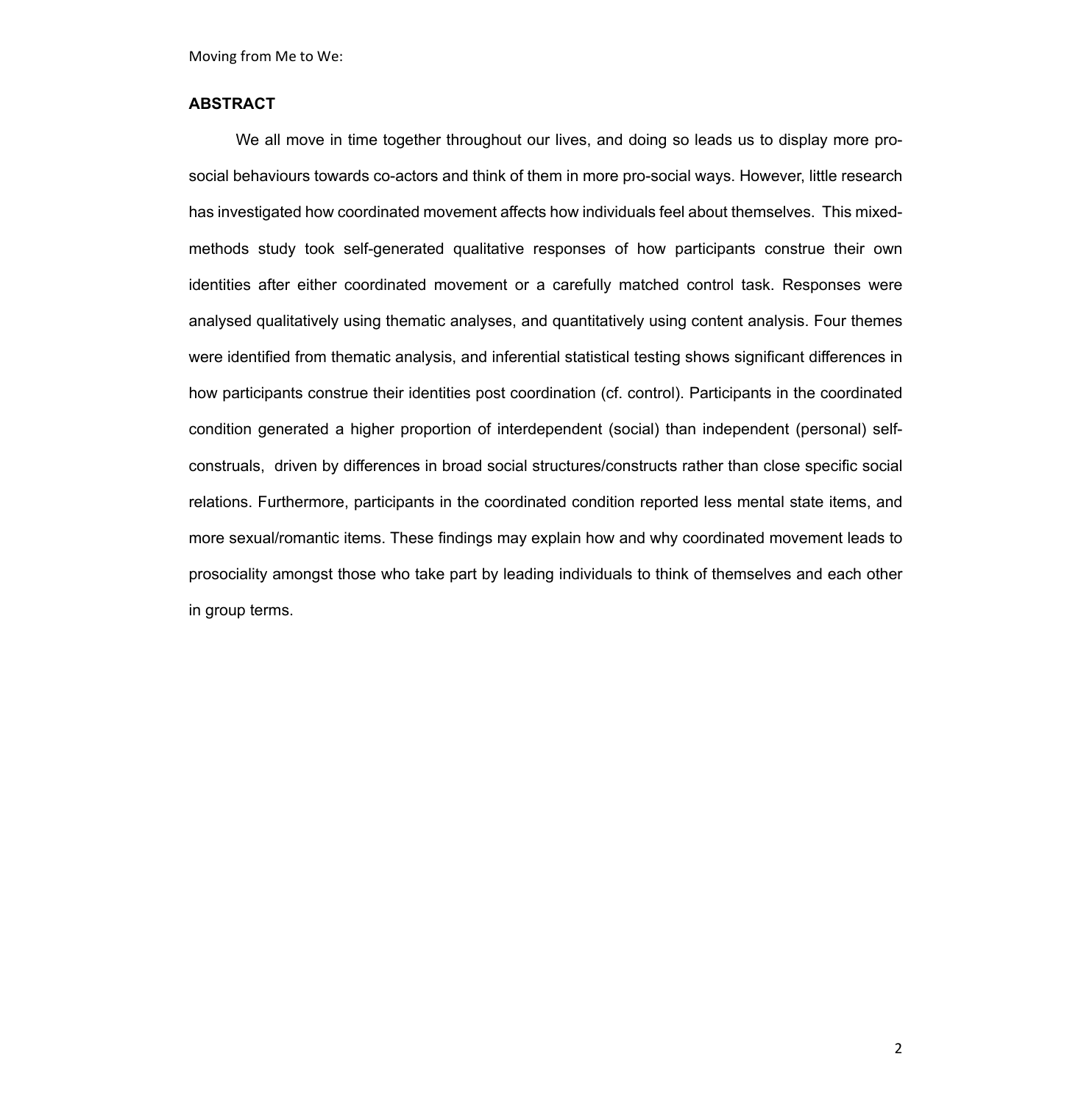Interpersonal coordination is the process of moving in time with other people to a common rhythm (Phillips-Silver et al., 2010). People often coordinate their movements with each other in various ways, such as when dancing, singing or walking in synchrony (McNeil 1999). Moving in time together in such ways has been shown to foster a range of pro-social effects, including increased, liking, similarity, closeness, overlap, rapport, helping and cooperation amongst co-actors (Anshel & Kipper 1988; Atherton et al., 2019; Cross et al., 2016, 2019a; 2020 Good & Ruso 2016; Hove & Risen 2009; Kokal et al., 2011; Launay et al., 2014; Rabinowitch & Knafo-Noam 2015; Rabinowitch & Meltzoff 2017; Reddish, et al., 2013,2014; Wiltermuth & Heath 2009).

Pro-sociality is typically assessed within this literature through behavioural measures (of cooperation & helping etc.) or self-report ratings (of relationships with co-actors in terms of liking, similarity, overlap etc.). The behavioural effects following coordination are now well established (i.e. Cirelli, et al., 2014; Cross et al., 2016; 2019 a,b; 2020 Good & Ruso 2016; Reddish et al., 2013; 2014, & Wiltermuth & Heath 2009, though see Kirschner & Illari 2014). However, the majority of research using self-report measures to explore prosociality has fundamentally focused on individuals perceptions of their recently coordinated co-actors, and our subsequent relationships with them (i.e. Atherton et al., 2019; Atherton & Cross, 2020, Hove & Risen 2009; Reddish et al., 2013, Wiltermuth & Heath 2009). Relatively little work has explored changes in how we perceive *ourselves* post-coordination, that is, how moving in time together affects our self-construals, our sense of identity.

One exception is Cross et al. (2019a) who found that those who had coordinated rated certain personality items to do with national pride, gender, sports fandom and one's uniqueness as less critical than those who performed an uncoordinated version of the same task. Other work has also found that individuals rate the unique/individual aspects of the self as less important following tapping in time together (Cross et al. 2020) or even imagining walking in synchrony (Cross et al. 2017). Indeed the extent to which people viewed themselves as individuals vs group members in the above two studies has been shown to partially mediate the relationship between coordination and affiliation / helping. In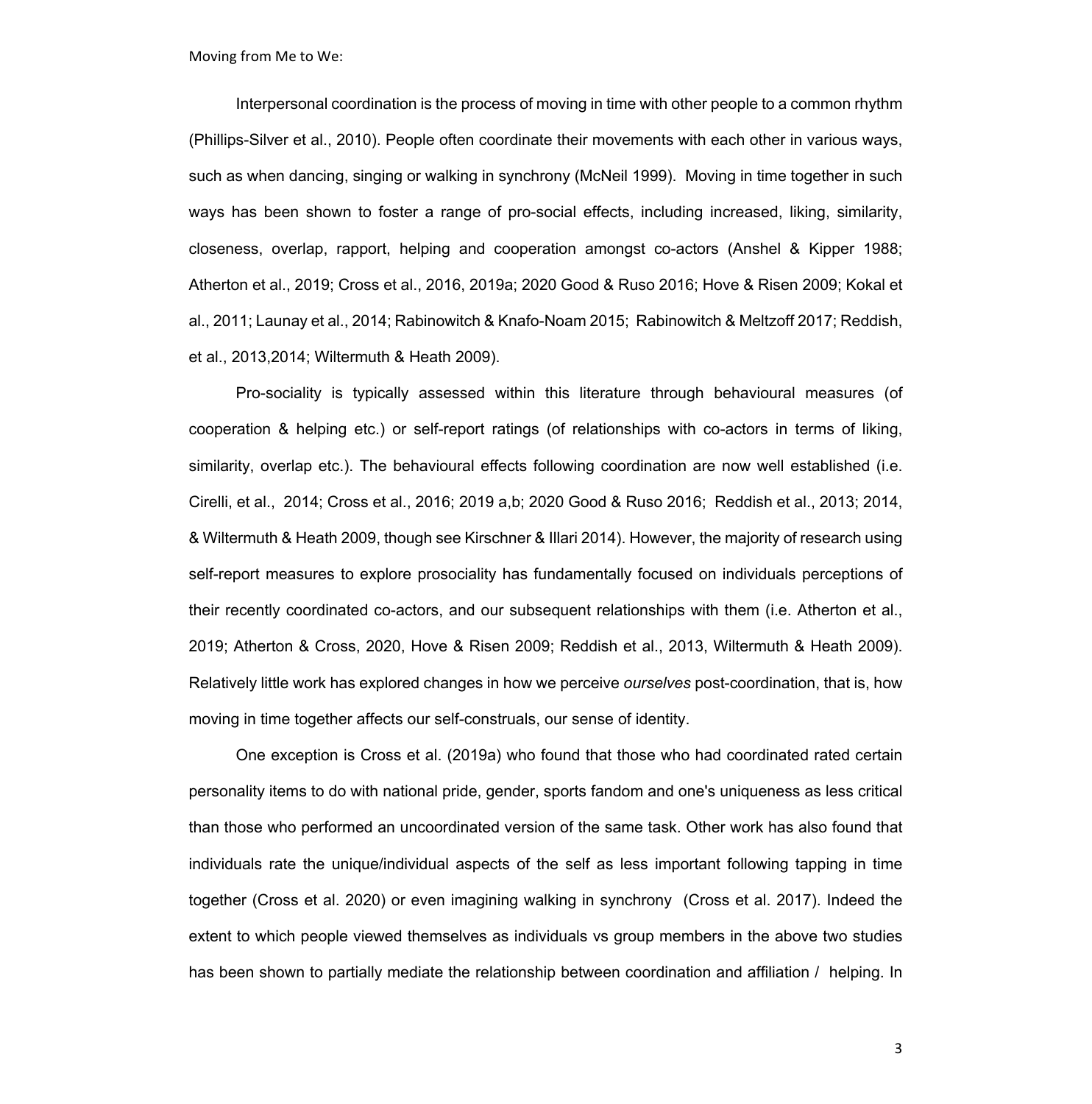summary, these studies suggest coordination does affect how individuals view their own identities and provide some evidence that these may mediate entrainments effects on pro-social outcomes like affiliation or helping.

Therefore, the way individuals construe their own identities (self-construals) may be intimately tied to prosociality. A person's self-construal can be understood as the thoughts, feelings and actions that both relate the self to others and draw a boundary around the independent self (Singelis, Bond, Sharkey, & Lai, 1999). People with more salient interdependent self-construals (socially situated identities) are more pro-social in several ways. They see more similarities with other people and are more likely to cooperate with and help people, in contrast to those with more independent self-construals (personally focused and introspective identities) (Karremans et al., 2005; Kuhnen & Hanover 2000, & Utz 2004). Self-construal orientation shows evidence that it exists as both a state and a trait. For instance, while people may be consistently more or less interdependent across a number of situations, self-construal is also sensitive to environmental changes. For instance, self-construal can be manipulated via priming (Stapel & Koomen, 2001) and social context (Brewer, 1991).

A shift in one's self-construal from independent to interdependent has been shown to mediate the relationship between prosociality and mimicry (Ashton-James, et al., 2007). Interpersonal mimicry is the process of imitating another person within a short window (usually a few seconds) which has been shown to have many of the same pro-social effects as interpersonal coordination, such as increasing liking, helping, cooperation etc (Vicaria & Dickens 2016). Self-construal may therefore prove a fruitful avenue of exploration for researchers wishing to explore the relationship between interpersonal entrainment and prosociality. It is currently not known how coordinated co-actors experience their own sense of identity or how one's sense of identity is affected by coordination. Looking at aspects of an individual's self-construal that are self-generated, and therefore fundamentally pertinent to the individual in question, might prove a fruitful paradigm in order to explore this relationship, as has been the case in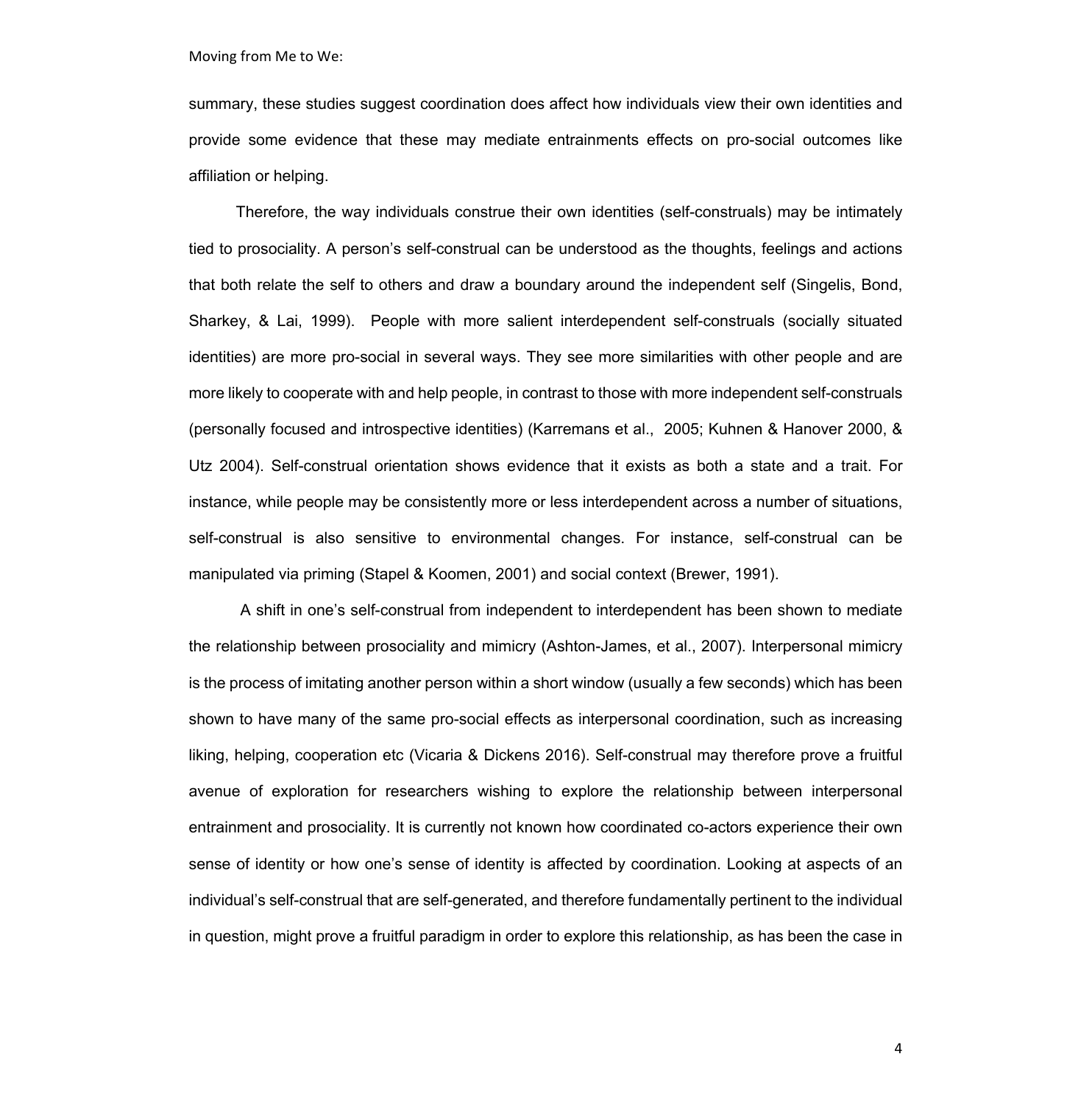mimicry research (Ashton-James et al., 2007). In order to test this idea, self-generated responses to an open-ended identity question were explored in the present study.

Qualitative lines of enquiry allow a richer and more detailed picture of how and why people act in certain ways, compared to that which can be obtained from purely quantitative endeavours which rely only on analysing ranks and counts of individuals endorsement of pre loaded items. It can offer a more in-depth view into an individual's experience and highlight potentially fruitful avenues for exploration that were not initially considered, thus acting as a safe guard against the prior judgments imposed by researchers. O'Cathain and Thomas (2004)(2004) also raise the issue of power imbalances often present in quantitative inquiry, as closed-ended questions delivered through surveys are reflective of researcher hypotheses rather than the participant's experience. By including open ended questions, the participant is making the decision as to how they will represent their own viewpoint and how they will frame their own responses. Including such measures may shed new light on the subject and lead to useful conclusions that were not previously hypothesised in the design stage of the project. While qualitative data can better explain individuals own experiences and also helps control for researcher bias, it is not without its own drawbacks. Crucially, it can suffer from a lack of rigour normally afforded by more quantitative approaches, as it inherently adds an element of subjectivity to the data (Sandelowski, & Barroso 2003). Therefore, this study mixed qualitative analysis with quantitative analysis. in order to access rich user generated data pertaining to how individuals construe their own identities and how this may differ post coordination compared to a carefully matched uncoordinated movement task.

The Twenty Statements Test (TST) (Kuhn & McPartland, 1954) is an identity measure which asks the single open-ended question 'Who Am I?'. It allows individuals to self-generate those aspects of their self-construal which currently seem most pertinent and salient to them, as opposed to choosing between items compiled by the researchers. This is particularly important for exploratory research. Research on the TST has demonstrated a good degree of content validity and concurrent validity with other self-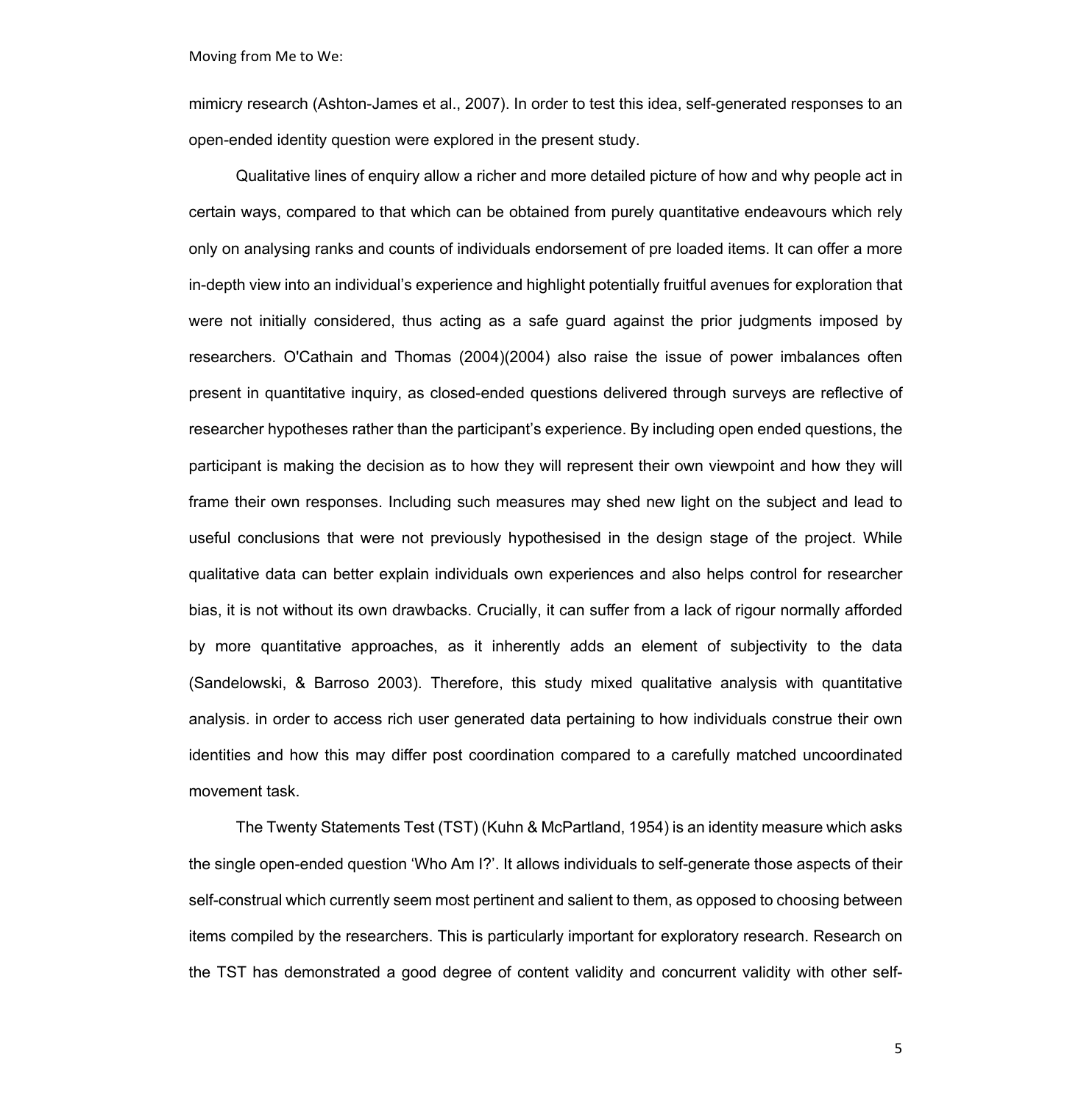instruments (Spitzer, Couch, & Stratton, 1971). Use of the TST as an open-ended assessment of selfconstrual has been found to be particularly sensitive in detecting areas of psychological change (Lumma, Böckler, Vrticka, & Singer, 2017). Lumma et al., (2017) gave individuals the TST at baseline and again at multiple time points during a longitudinal mental training course. Analysis of the TST responses showed that individuals' self-construal's reflected improvements in emotional understanding and positive affect. Studies such as this, and others (Fredrickson & Branigan, 2005; Isbell, McCabe, Burns, & Lair, 2013), reveal that the analysis of responses to open-ended questions, particularly through the use of the TST, may be efficacious for the exploration of self-construal, particularly as language has been shown to be a robust marker of psychological change (Chung & Pennebaker, 2007).

Qualitative and quantitative approaches to text analysis vary regarding methodology and the researchers' overarching theoretical assumptions (Pennebaker et al., 2003). One approach, which can be considered a "bottom-up" approach, is where the researchers attempt to identify critical themes through an emergent analysis, rather than relying on pre-established theoretical frameworks to categorise participant data. This method will herein be referred to as *thematic analysis*, as the researchers are identifying particular constructs and themes which naturally emerge from participant responses (Smith, 1992). Thematic analysis is particularly useful when there are no previous studies that have examined the construct of interest (as is the case here), and thus elements of interest are derived from the responses rather than previously identified constructs and hypothesis (Hsieh & Shannon, 2005). Following on from this, occurrence frequencies within themes can then be analysed in order to quantify responses. This form of analysis is beneficial when empirically testing a theoretical framework (Hsieh & Shannon, 2005). In this form of analysis, the text is explored through a "top-down" approach in which independent raters quantify how often responses fit into particular categories (Vaismoradi, Turunen, & Bondas, 2013). This form of analysis will be referred to as *content analysis*, as it examines the content of responses in light of a pre-existing, rather than emergent, framework. This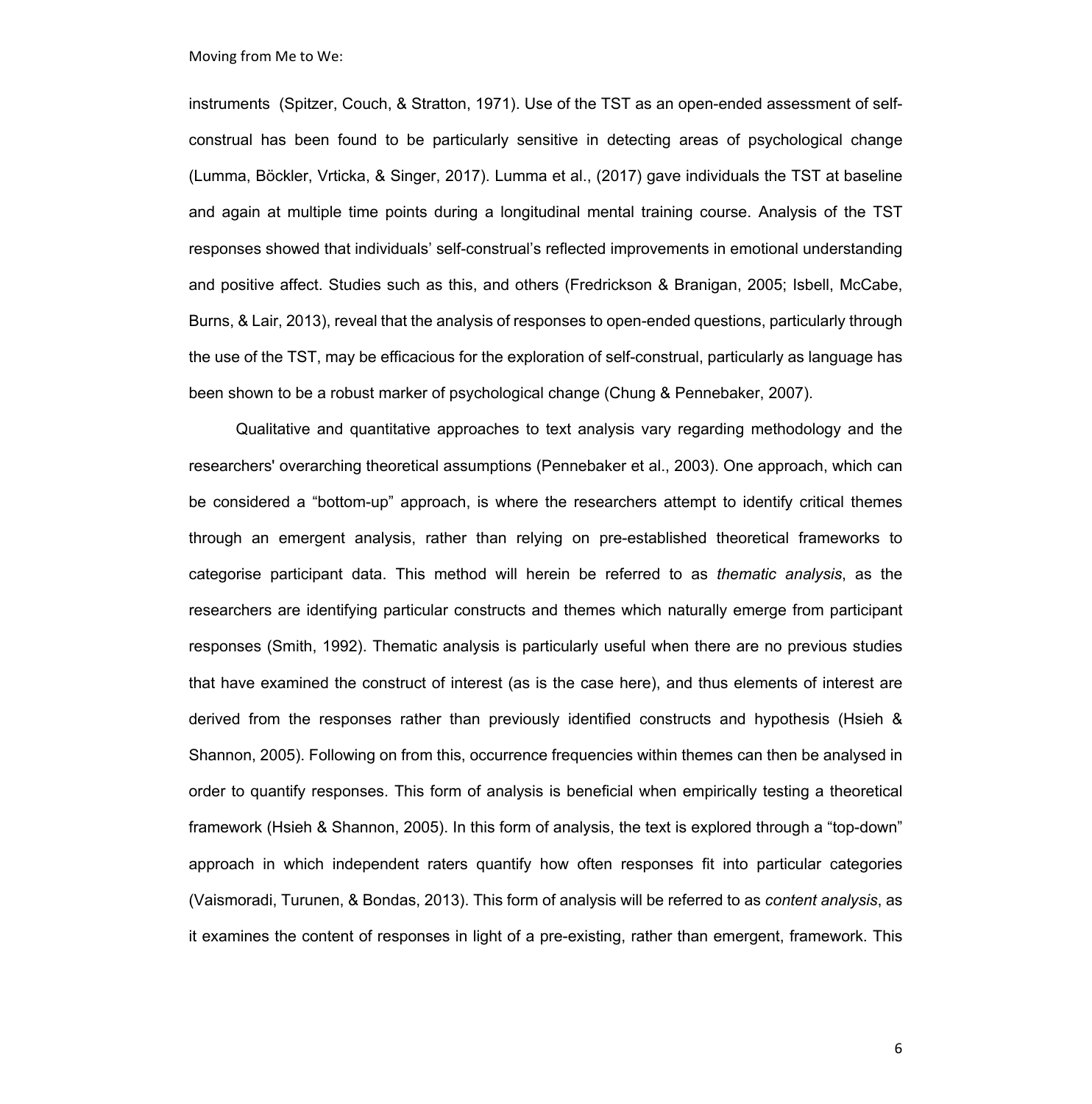form of textual analysis lends itself to providing quantitative rigour to the qualitative investigation of openended responses (Hruschka et al., 2004).

This study utilised both thematic and content analysis to analyse TST responses. Thematic analysis was first used to explore what themes emerged naturally from the data, and these themes were then used to guide further predictions. Content analysis was next used to quantify support for those predictions. Participants first performed either a coordinated or uncoordinated movement task along with the experimenter. Following this, they were then asked to complete the TST, which involves selfgenerating up to 20 responses to the question 'Who am I?'. One planned comparison was scheduled before the data was collected. This comparison quantitatively explored differences in interdependent vs independent items generated by participants. It was hypothesised that participants in the coordinated condition would generate a greater proportion of interdependent items than those in the uncoordinated condition.

#### **METHOD**

#### **Participants & Design**

Seventy students and staff at a small British University volunteered to participate ( $M_{\text{ace}}$  = 25.09yr,  $SD<sub>ace</sub> = 8.59, 22$  males and 48 females), Participants were each paid £3 for their time. The sample size was determined in the design stage based on samples used in similar research (Ashton-James et al., 2007). Power analysis using G power confirmed that the study reported here is adequately powered to detect medium effect sizes at the .05 level. For t-tests, the analysis reported here has over 80% power, to detect medium effect sizes (d=.5, as reported in Cross et al., 2017). The study employed an experimental design with one between-subjects factor: Movement Type, which had two levels: Coordinated (i.e. moving in-phase or at 0°), or Uncoordinated (control).

#### **Manipulation, Measures & Procedure**

Participants were first brought into the lab and introduced to the experimenter. They then took part in the movement task which has been previously shown to produce lasting consequences on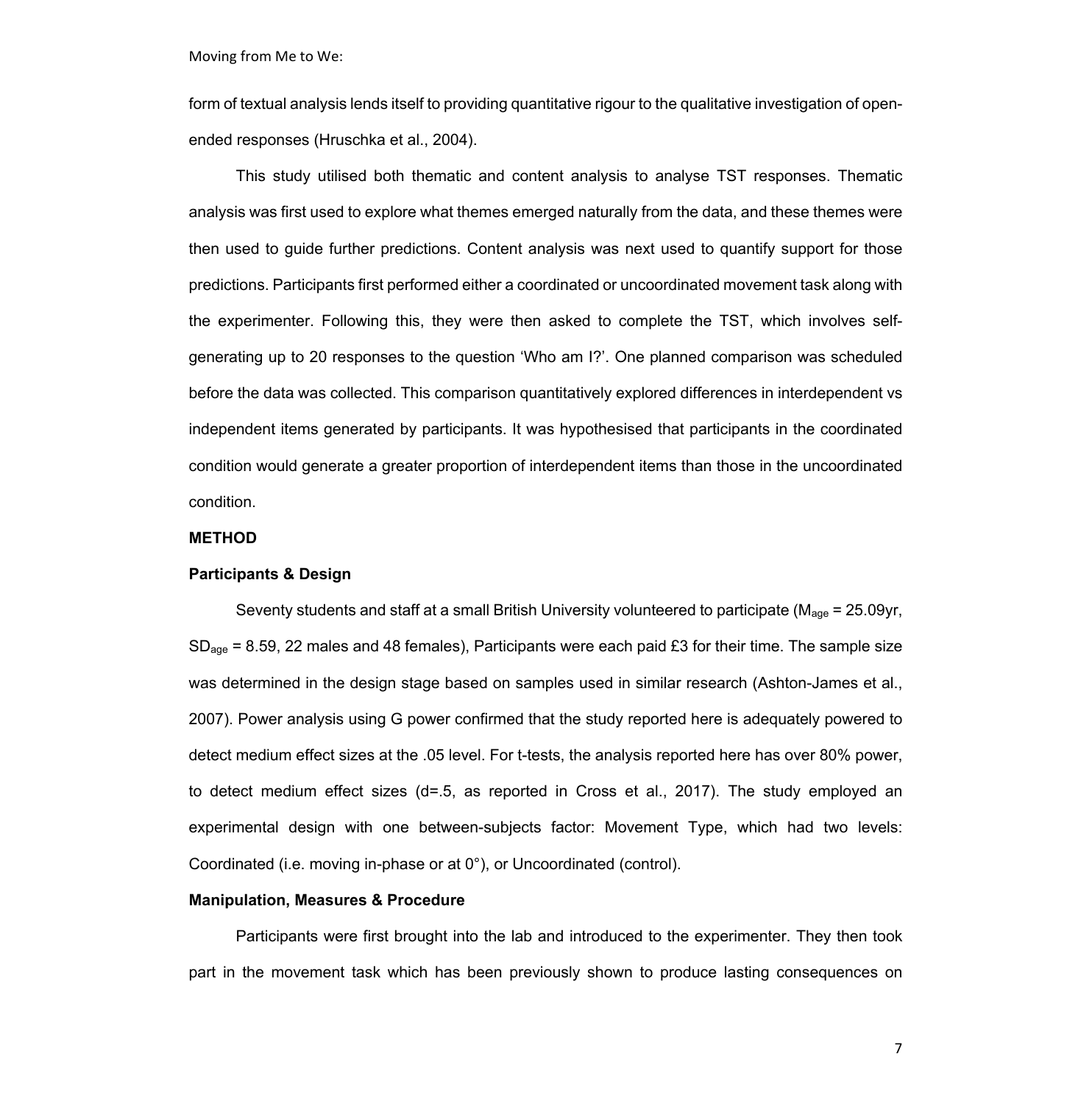prosociality (Cross et al. 2020). The participant and the experimenter moved a joystick (Genius MaxFighter F-17 with force feedback disabled) horizontally while sitting side by side. Each of the joystick's movements was visualised using a point-light display of two dots which replicated each of the joystick's movements on a laptop screen placed 1.5 m in front of them. In the coordinated condition, they each moved horizontally at 0.75Hz using the dots to coordinate their movements to maintain  $0^{\circ}$ relative motion (i.e. in-phase). For the control task, they made uncoordinated movements at different frequencies. The participant always moved in precisely the same way (at 0.75Hz), while the experimenter alternated between 0.6 Hz and 0.9 Hz (0.75Hz +/- 0.15Hz) between trials. Following a brief initial practice, participants completed six 60s trials. Each trial was preceded by a four-second visual demonstration pacing them to the required phase and frequency of movements. This experiment was run on a MacBook Pro with a custom Matlab toolbox (Wilson et al., 2005 a,b). Participants then completed the TST measure of identity, which measured how participants construed their own identities (Khun & McPartland, 1954). Participants were asked to generate as many responses as possible (up to 20 within 5 minutes) but were not required to answer all 20. Out of a possible total of 1400 response (20 possible responses x 70 participants), participant's generated 1020 responses.

#### **RESULTS**

#### **Movement Manipulation Check**

We first checked whether participants were coordinating appropriately during the coordination task. All movement trials except for the practice round were analysed. A low-pass Butterworth filter with a cut-off frequency of 10Hz filtered each dot's position time series. A 60Hz time series of the relative phase between the two dots was computed as the difference between the arctangent of each dot's velocity over position at each sample. Mean vector length (MVL) is the circular equivalent of the standard deviation (Batchelet (1981); see Wilson et al. (2005a, b) for more detail). It is the normalised length of the resultant vector obtained by summing the relative phase vectors from each time step and measures coordination stability. It also effectively summarises the consistency of the relative phasing (the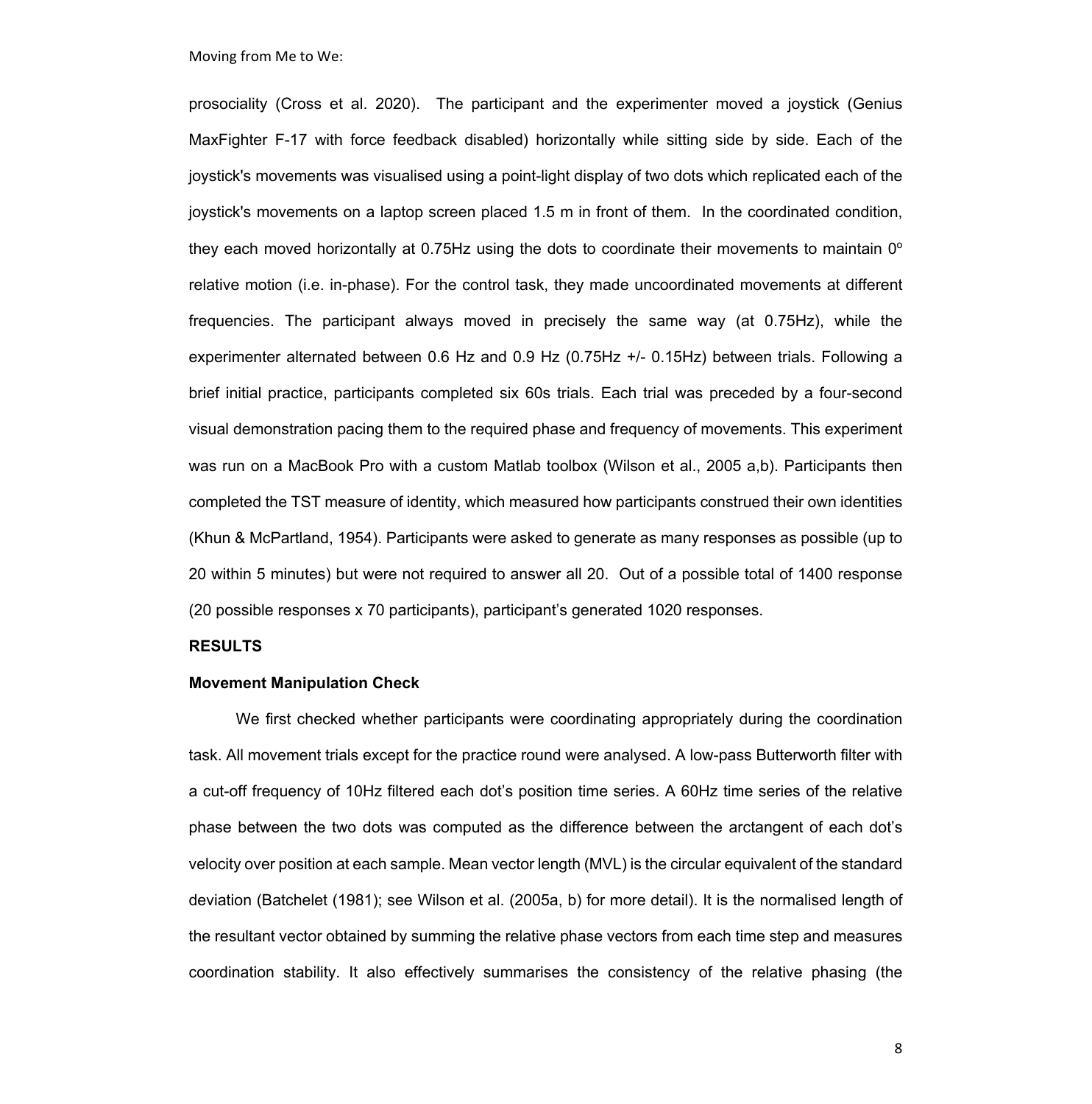coordination) between movements. MVL ranges from 0 (indicating minimum stability, a uniform circular distribution) to 1 (indicating maximum stability, no variability). An independent samples Mann-Whitney U test showed those who moved in-phase (M=.796, SD=.079, Mdn =.801) coordinated significantly more consistently (U = 1,225, p <.001, Z = 7.195,) than those in the control condition (M=.204, SD= .069, Mdn =.196). This confirmed that our movement manipulation had created the desired contexts to interpret the following results.

#### **Self-Construal Content Analysis (Planned Comparison)**

It was of initial interest to analyse the extent to which participants viewed their self-construal in independent vs interdependent terms. To achieve this, all TST responses were first ranked as either independent (self-focused) or interdependent (other-focused). Researchers were blinded from the participants' conditions. Items were coded as a) independent if they related to characteristics or descriptions that pertained purely to the self (i.e. *I am smart, I am moody*) or b) interdependent if they were characteristics that were dependent upon other people (i.e. *I am kind to others, I am friendly*) or descriptions that pertained to other people or social structures (i.e*. I am a sister, I am a lover, I am a Christian*). Four items were disqualified as they did not make sense (*I am 'law', I am 'makeup' I am 'left' & I am 'countryside'*). Both coders independently noted these items as disqualifications.

Inter-rater reliability between the two coders was high (*κ* = .856). All items which the coders independently agreed as either independent or interdependent were classified as such. Items which were not agreed upon were excluded from further analysis (n = 97 items) to maintain a level of objectivity in coding. A composite score was created for the self-construal measure. This score comprised the number of interdependent responses generated by a participant divided by the total number of responses generated by that participant, equalling the proportion of total responses that were interdependent for each participant. Next, composite scores were examined for outliers using box plots (in line with recommendations by Field 2012). Two outliers were identified (case 44 & 52), which were excluded from the analysis. Shapiro Wilkes tests confirmed that the distribution of composite scores did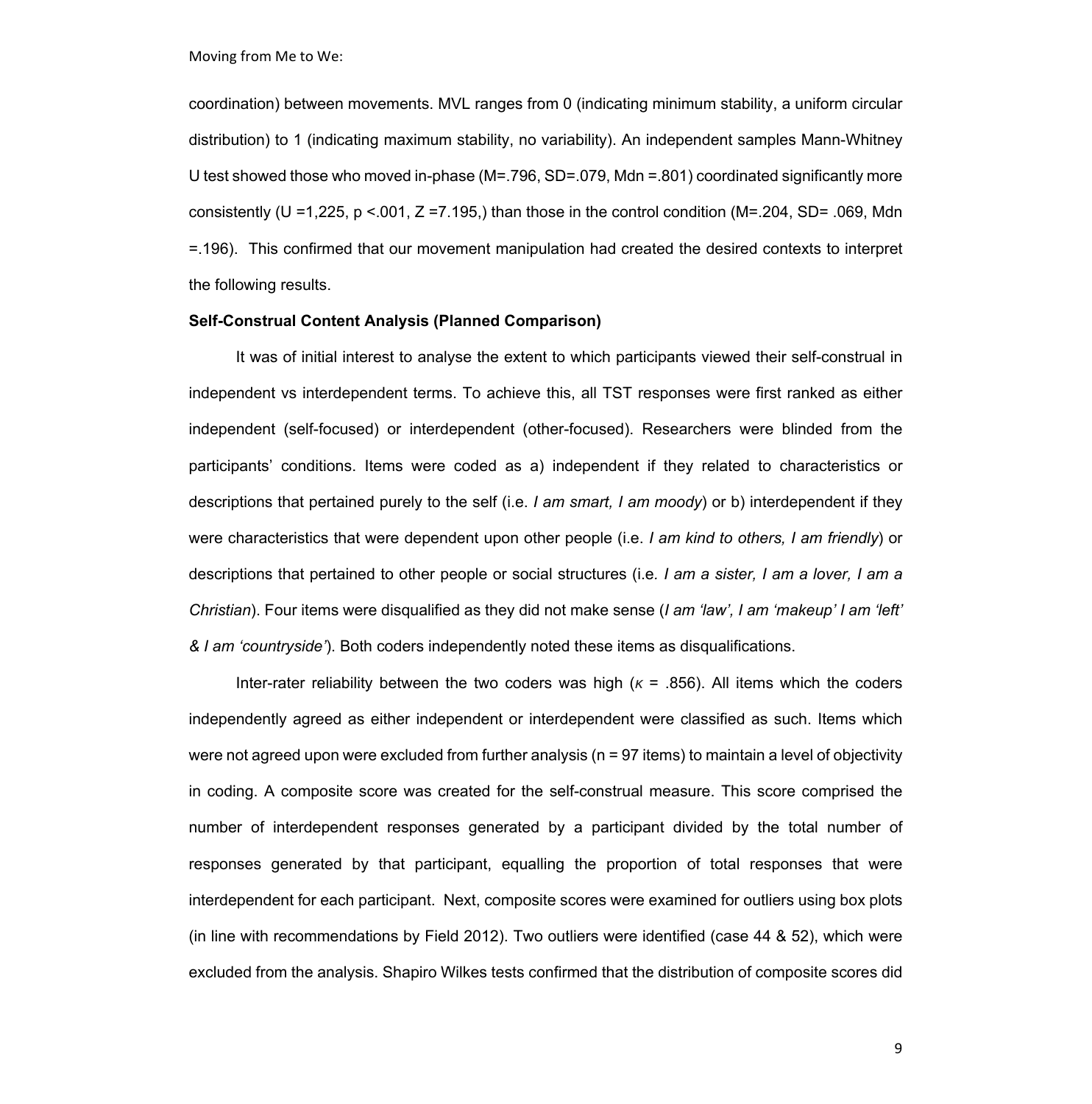not significantly deviate from normality for either condition (both p's>.05) and Levene's test indicated there were equal variances between conditions (p>.05). Therefore, an independent t-test was performed to explore whether there was a significant difference in self-construal scores between movement conditions. On average, those in the coordinated condition reported a larger proportion of interdependent responses than those in the uncoordinated condition t(66)=2.96, p=.004, d= .72. See Figure 1 for the mean interdependent self-construal items generated and standard errors.

#### **Thematic Analysis**

To identify further patterns in responses between conditions, the primary researchers independently read the responses several times and identified overarching themes that characterised the data sets. Researchers began by independently coding one of the two datasets and marking any notable themes in the data. They then switched datasets and repeated the process, noting any themes which were novel to the second dataset. Therefore, the order in which each dataset was coded was counterbalanced, and the datasets were blinded so coders did not know which dataset came from a particular condition. Each researcher independently generated a list of themes which were present in either one or both datasets. The researchers then engaged in discussing their findings and identified a master list of themes that they both agreed were present. The four following themes were identified, example items from each theme are given below it in brackets.

- 1) **Close social relationships/constructs** This theme represented defining the self in terms of close social relationships and was further split into two sub-themes.
	- *a. Familial* which represented items concerning close family/kinship ties. *(A mother, A sister, A daughter, A family person, Somebody's son, Family orientated)*
	- b. *Friendship* which represented items concerning friendship ties.

*(A friend, A good friend, Friendly, Love my friends, Good at making friends)* 

2) **Broad social constructs** – This theme represented defining the self in terms of broad social constructs with which people might identify, such as ethnicity, nationality, religion and social class.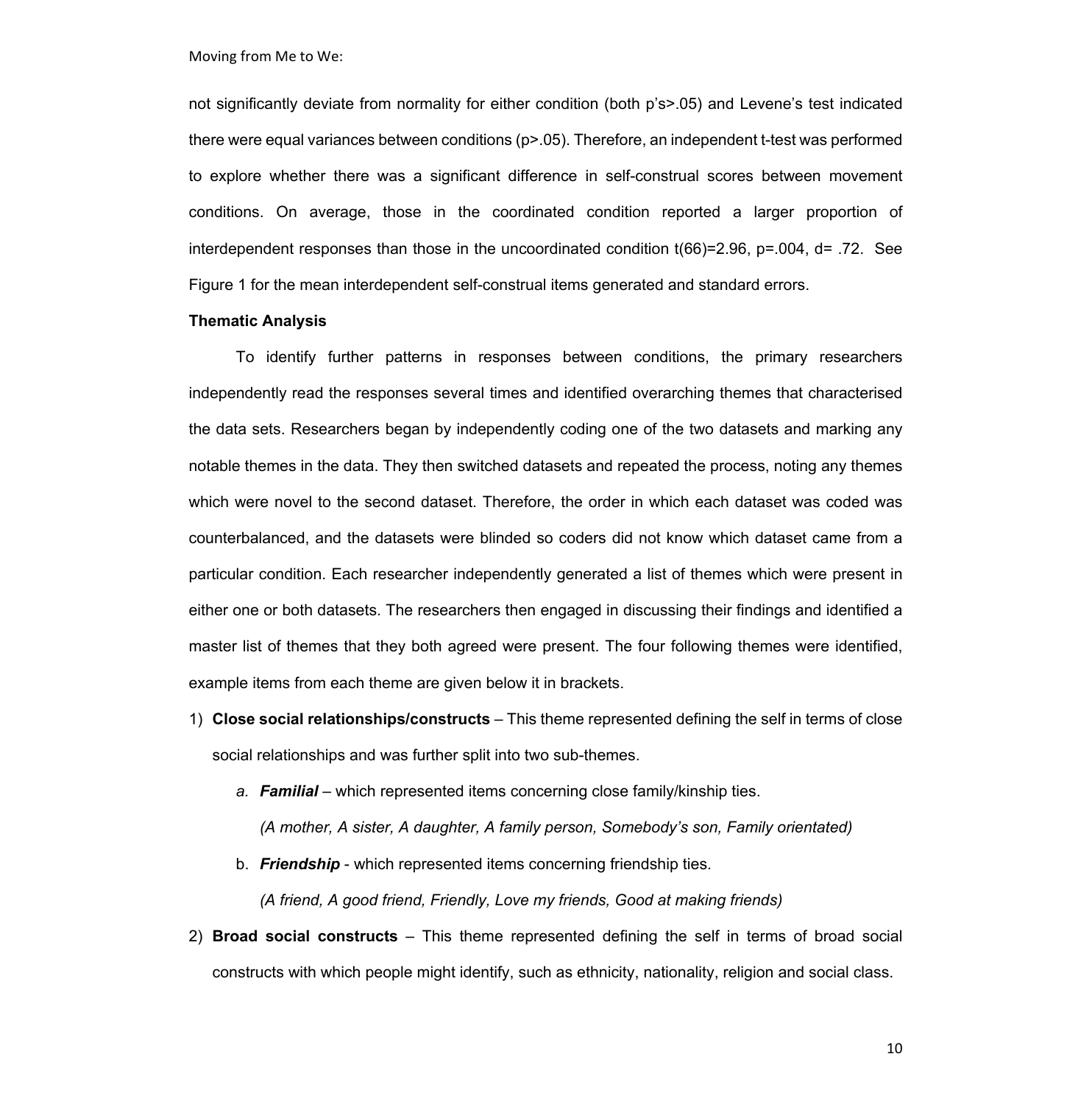*(a Christian, African, Working class, Romanian, Black, Muslim, American, Socialist, Republican )*

3) **Sexual/Romance** – This theme represented defining the self in terms of romantic relationships and sexual preferences.

*(A hopeless romantic, A sexual partner, Good at pleasuring my partner, Sexy, Bisexual)*

4) **Mental states** – This theme represented defining the self in terms of mental states, or thinking about thinking, such as beliefs, desires, emotions, knowledge and mood.

*(Emotional, Creative, Moody, Sensitive, Positive, Stressed, Open Minded, Naïve, Thoughtful)*

The initial analysis identified that people construed their identities more interdependently than independently post coordination. It was hypothesised that this difference could be driven by an increase in people thinking of their identities more in terms of either close social relationships or broad social constructs post coordination (cf control). To test which of these explanations were better supported by the data, content analysis of the above themes was undertaken and frequentist statistics employed. To determine whether and the degree to which identified themes were present to a greater degree amongst responses from either condition, all items were independently coded by two new coders (as described in the next section). To ensure previous thematic analysis did not contaminate further exploratory content analysis, these two coders were blind to all previous analysis, the study aims, and conditions. It was also hypothesised that there would be no difference in the number of positive vs negative items between those who moved in a coordinated versus uncoordinated way. This distinction was not identified through thematic analysis; it was included as a check that the social effects of coordination were not simply due to positive affect as has previously been suggested by Reddish et al. (2013).

#### **EXPLORATORY CONTENT ANALYSIS**

For each of the below analysis, each item was coded as either representative of the given category/construct or not. The codebooks detailing how items were categorised for a given construct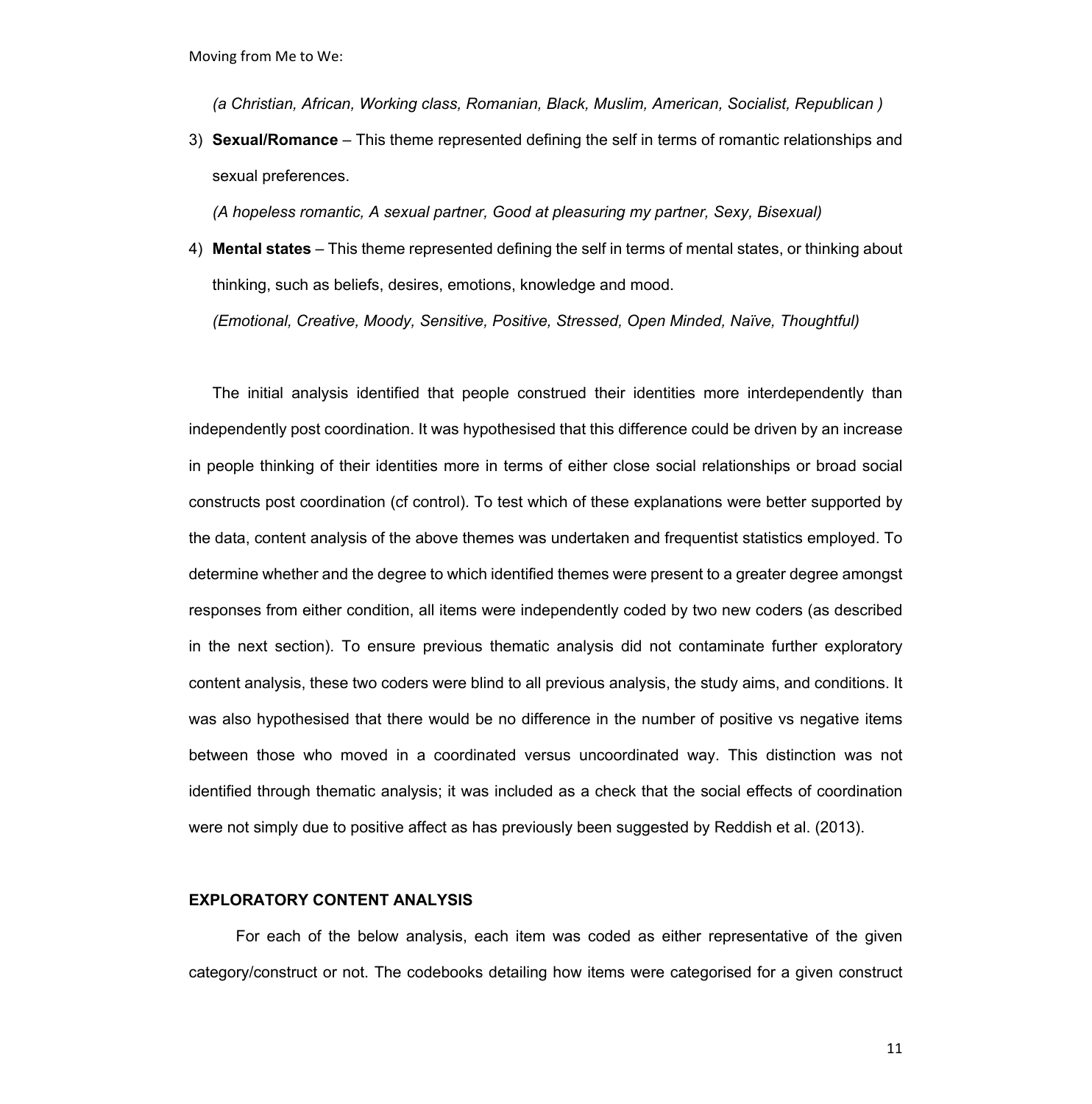were based on research by (MacQueen, McLellan, Kay, & Milstein, 1998), and can be found in the Appendix. Coders used Oxford Dictionary definitions to guide their judgement of how to categorise a given item. All the interrater reliabilities between coders were satisfactory (*κ =*.791 - .961). All items independently agreed by the coders as being representative of a given category were classified as such, items that were not agreed upon were excluded. See table 1 for the interrater reliabilities and the number of exclusions for a given category.

Composite scores were created for each of the participants for a given construct (the number of mutually agreed hits for a given category per participant divided by the total number of responses generated by that participant, except for positive/negative items where total hit counts for each were used, see below for more details). Next, composite scores were examined for outliers as previously outlined, except for the Sex/Romance construct as this data was found to be heavily skewed (skewness =3.053, SE =.287, kurtosis =9.659 SE=.566.). All composite scores greater than 0 were identified as outliers. Therefore nothing was excluded from this analysis, and non-parametric statistical methods were used. The number of outliers for a given category can also be found in Table 1. SW tests confirmed that all of the composite scores were found to deviate significantly from normality (p's<.001) for every variable except for the coordinated conditions of the Mental States construct and the positive items (p's>.05). Therefore, all data were analysed using independent samples Mann Whitney U tests. All descriptive statistics for the below analysis can be found in Table 2.

Where no difference was found, Bayesian analysis is reported alongside classical frequentist analysis. One advantage of the Bayesian approach is that it compares how likely the null hypothesis is compared to the research hypothesis. The Bayes factor (BF01) allows us to draw an inference from our data about the probability of the null hypothesis being true (Jaroz & Wiley 2014). This approach is favourable over the frequentist approach in this study as it allows us to infer support for the null hypothesis. A BF01 above three is considered substantial evidence for the null hypothesis (Kass &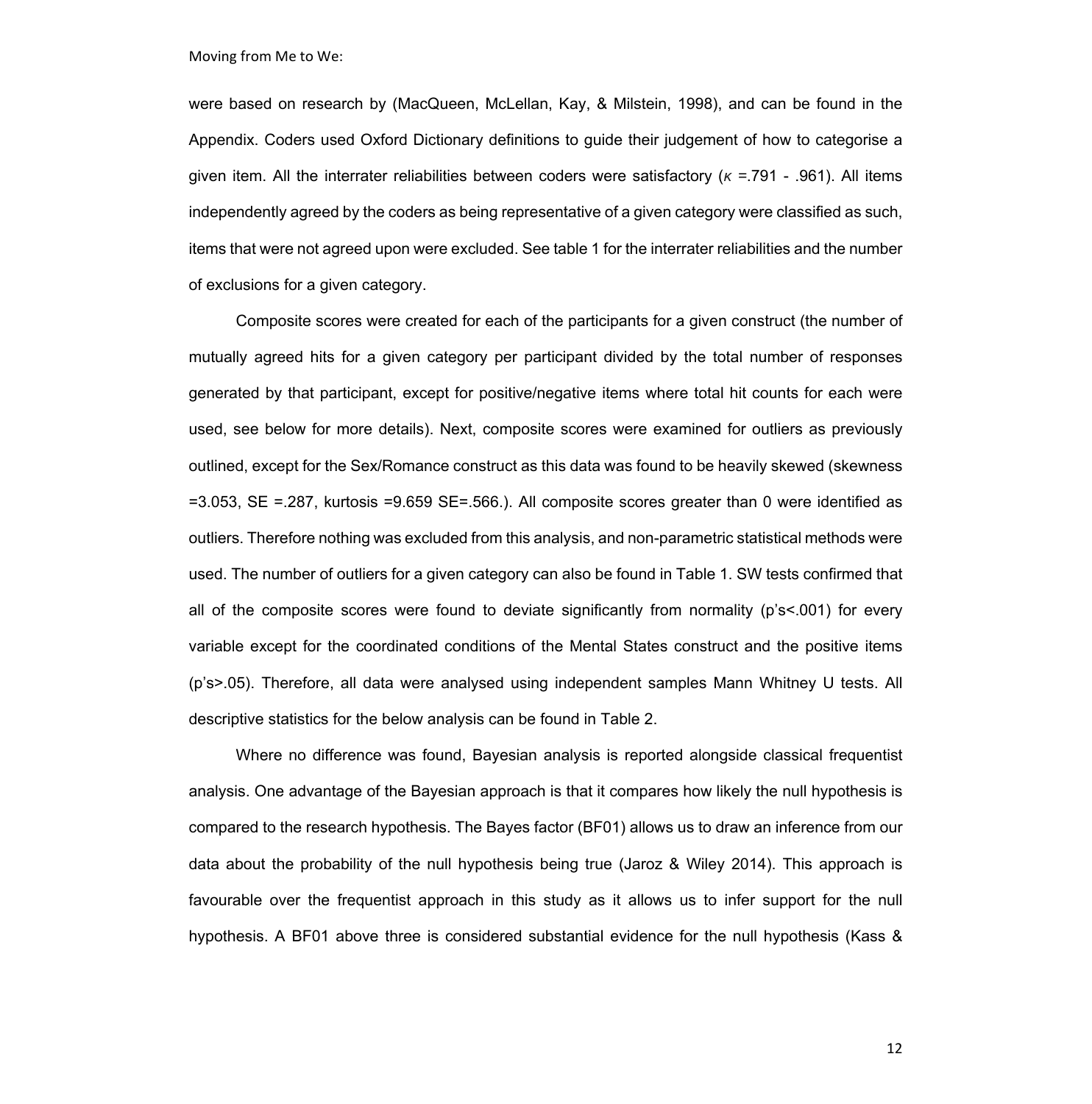Raftery 1995). A BF of three indicates that the null hypotheses are three times more likely than the research hypotheses.

As is shown in Figure 2, on average those in the coordinated condition reported a greater proportion of broad social constructs than those in the uncoordinated condition, U =67.98, Z =2.14, p =.032, r =.27. There was no such difference for specific social relationships/constructs, where those in the coordinated condition reported similar proportions of familial (U =590.5, Z = 96, p=.337, r = 12, BF01 =2.844), and friendship (U =549.5, Z =-.61, p =.542, r =.07 BF01=3.72) items as those in the uncoordinated condition (please see table 2 for descriptive statistics). On average, those in the coordinated condition reported a greater proportion of sexual/romance items than those in the uncoordinated condition, U =737.5, Z =2.525, p =.012, r =.3. In comparison, those in the uncoordinated condition reported a greater proportion of Mental State Items than those in the coordinated condition, U=394,  $Z = -2.26$ ,  $p = 0.024$ ,  $r = 0.27$ . See figures 3 and 4 for the mean and standard errors for these variables. For positive vs negative constructs, the total number of items fitting a given category was used instead of proportions. We were more interested in total effect than the proportion of items. There was no difference between the conditions for either the total number of positive (U =607.5,  $Z = 0.059$ , p=.953, r <.01, BF01 =4.017) or negative (U =595.0, Z =-.208, p=.835, r=.03, BF01 =4.048) items (see table 2 for descriptive statistics).

#### **DISCUSSION**

This work highlights the benefits of utilising a mixed-methods approach to understand how coordination affects how individuals view their own identity. Four themes were identified in the thematic analysis, which led to further quantitative analysis exploring which of these themes differed amongst those who had not previously engaged in motor coordination. A primary area of interest was identified and analysed before conducting the thematic analysis. Specifically, investigating whether there was a difference in the proportion of interdependent vs independent self-construal items generated postcoordination compared to control. Based on previous research (Ashton-James et al., 2007, Cross et al.,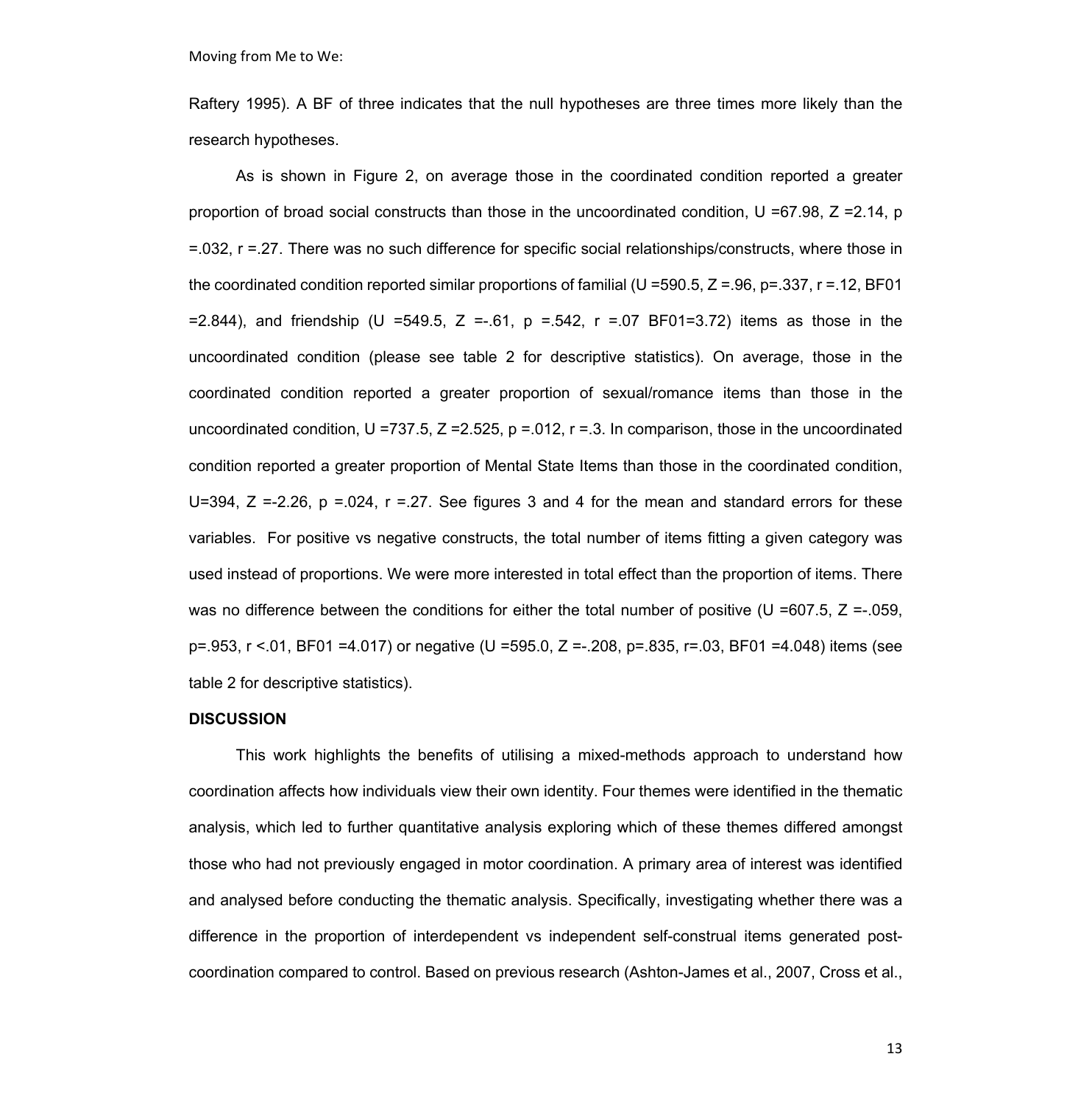2017; 2020) it was hypothesised that people in the coordinated condition would report a greater proportion of interdependent self-construals compared to those in the uncoordinated condition. Our findings supported this hypothesis as participants who coordinated reported almost twice the proportion of interdependent items than those in the control condition. This suggests that post-coordination interdependent self-construals become more salient, and independent self-construals less so. This may be part of the mechanism by which other pro-social effects are cultivated by entrainment (Karremans et al., 2005; Kuhnen & Hanover, 2000; Utz, 2004).

Indeed, a growing body of research suggests that the relationship between coordination and its socio-emotional consequences may be best explained by coordination leading co-actors to view themselves and each other in common group ways (see Cross et al. 2019c for a review). This work adds to this debate showing that interdependent identities are indeed more salient post coordination. This is in line with most work, indicating that coordination leads individuals to view themselves less in terms of their independent and more in terms of their interdependent selves. While this work utilised a mixedmethod approach examining self-generated identity labels, future research may wish to combine this method with more experimental approaches to disentangle the impact of coordination on various levels of self-construals (i.e., sub vs superordinate groups to which ones co-actor does/not belong to).

Following the above-mentioned pre-planned analysis, participant responses were thematically analysed in line with Hruschka et al. (2004) recommendations. Rather than exploring responses through the lens of a priori hypotheses, naturally emergent patterns were explored. This led to the generation of four themes and four further exploratory tests. These themes were not pre-selected based on researchers a priori, but rather naturally emerged through the data through thematic analysis. These were independently observed by two separate coders and then demonstrated to statically differ (or not) between conditions using content, frequentist and Bayesian analyses.

The first theme showed that people identified more with broad social constructs or groups postcoordination (cf. control), while this was not the case for specific social relationships such as familial or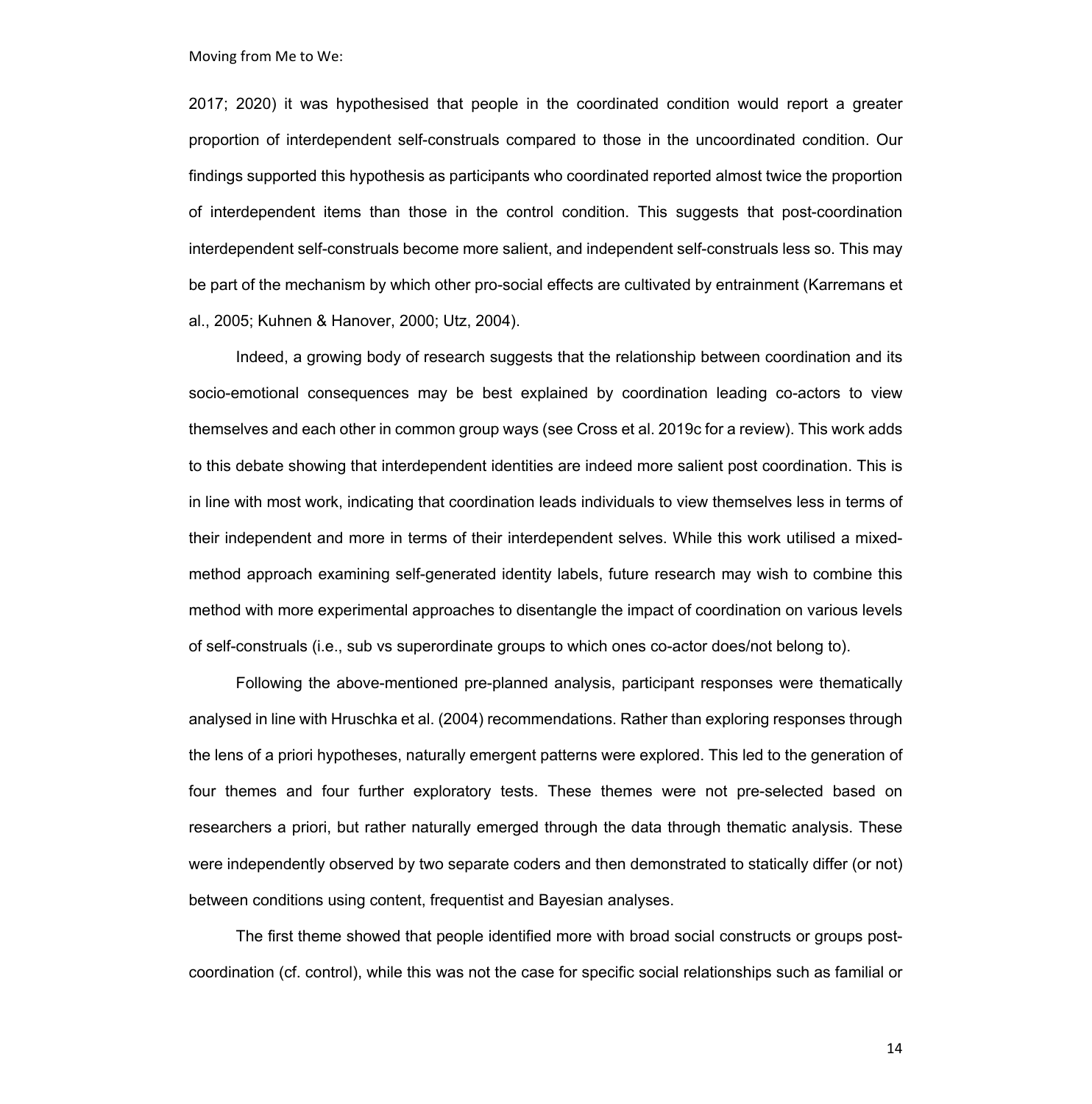friendship relationships. Those who had previously coordinated generated over three times the proportion of items relating to broad social constructs or groups such as ethnicity, nationality, religion, and social class compared to those in the control condition. However, there was no significant difference between how often participants in either condition generated items concerning specific or close social relationships/constructs to do with family or friends. For these constructs, Bayesian analysis provided evidence for the null hypothesis that there was no difference between the groups, therefore providing evidence that coordination did not influence how participants changed their self-construals in these terms.

The first finding showed that coordination affects how people view their own identities, specifically that post-coordination, they view their self-construals in more interdependent than independent terms. However, this increased interdependence could have been driven by two things: 1) it may be that entrainment increased how participants viewed their identity in terms of close social relations or 2) it may have been that they take a broader lens and view their identity in terms of wider social constructs. These findings reported here suggest that entrainment is likely to change how people view their selfconstrual in terms of broad social constructs, but not specific or close ties. This finding has important implications for the literature, as recently summarized by Michael et al., (2020) there are two leading explanations for the relationship between entrainment and prosociality, both involve a shift in individuals social perceptions, one at the group level, the other at the specific (individual) level. The findings reported here favour the group-level explanation. Indeed, if coordination's social effects are influenced by changes in how individuals view their identity post entrainment, as is the case with mimicry (Ashton-James et al., 2007) then this finding suggests that it may be more to do with how people view themselves in terms of broad social structures or groups as opposed to their individual relations. Results reported here suggest that changes are more likely to occur at the more general group level than at the level of individual relationships (as has also been offered by Launay et al., 2016; & Good, et al., 2017).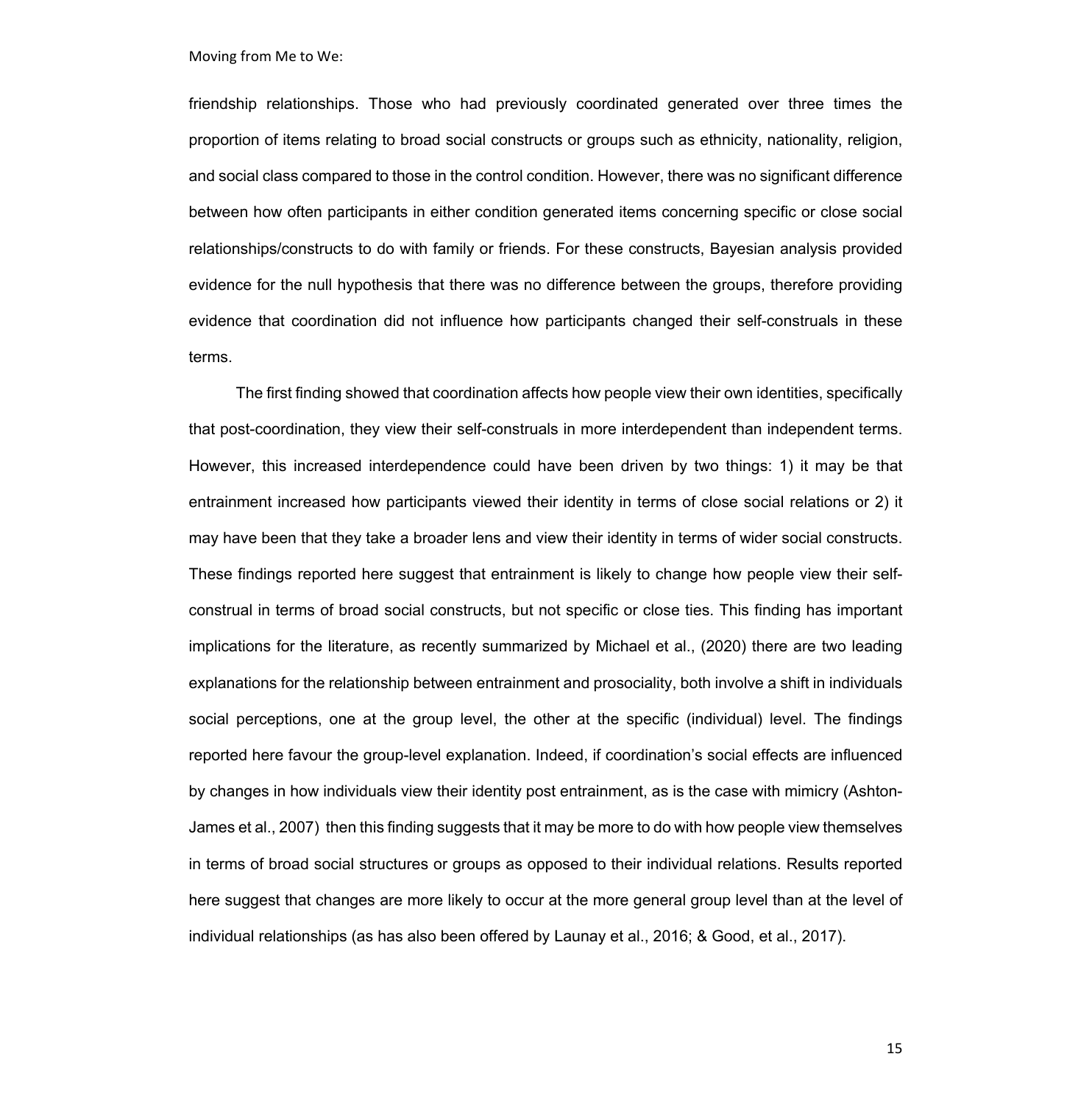It is worth noting that there are mixed findings in the literature in terms of coordination's effects on individuals self-construals. While multiple studies have shown that following coordination, the individual levels of identity are rated as less important and the group level ones by others (Cross et al. 2017; 2019a; 2020), one study also found that some identity items (relating to sports fandom, gender and national pride) were also rated as less important following coordinated (cf. uncoordinated) movement. However, the current study suggests that identity items relating to broad social structures (including gender and nationality) are more salient following coordinated (cf uncoordinated) movement. Future work may wish to combine ratings of importance to self-generated identity items to better understand this relationship between salience and importance. Similarly, the current study did not evaluate the salience or importance of different group identity levels. That is in terms of subordinate vs superordinate levels, or in terms of those social groups or constructs through which individuals perceive their co-actors. Future work should aim to expand on these avenues of exploration to better understand how coordination affects our sense of self, how this relates to social categories we share with co-actors and how this is related to the other social consequences of coordination.

It was also found that participants construed their identities less in terms of individualised functions like mental states post-coordination (cf. control). Those in the coordinated condition generated just under half as many mental state items relating to their own beliefs, desires, emotions, knowledge, and mood compared to those in the control condition. This finding backs up those previously described showing that participants were thinking about themselves less in individualised and personal ways postcoordination (cf control). This finding may prove particularly useful in understanding how and why coordination has been shown to cultivate social consequences that would not typically be considered pro-social, such as increasing conformity and obedience amongst those who engage. For example, Wiltermuth (2012 a,b) research shows that people are more susceptible to conform to the whims, desires, and demands of others post-entrainment, such as subjecting people to aggressive noise blasts and killing bugs, when directed to do so by those with whom they have entrained. The findings suggest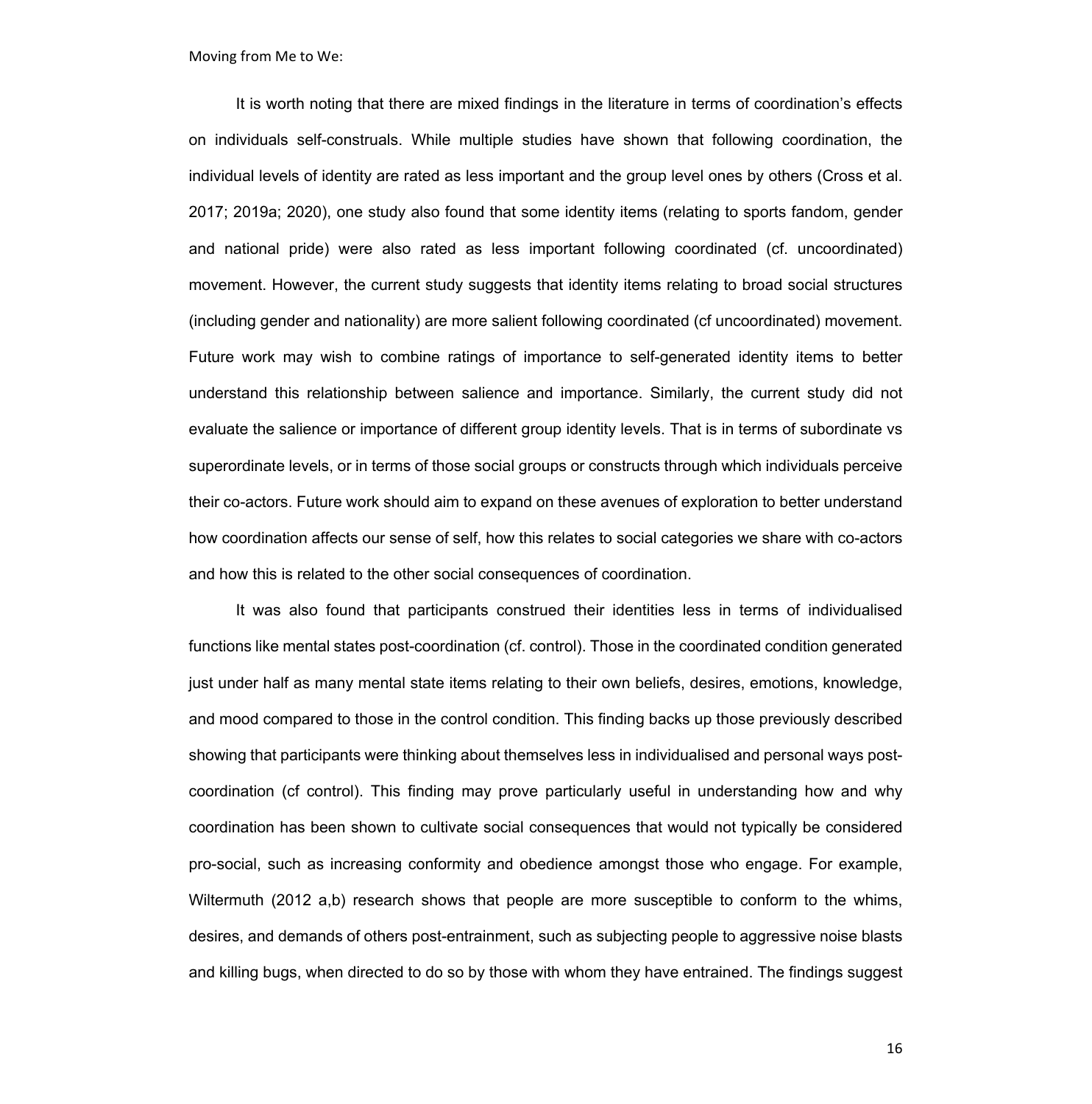that metacognition, (cognition concerning one's mental states, beliefs and desires) are less salient following coordination. This may help explain why people would be more susceptible to conform to others' whims and desires since one's own beliefs and morality would be less salient and therefore less available or essential in directing their decisions and behaviour. In this way, increased conformity following entrainment may stem from reduced conscious access to one's own beliefs and sense of moral agency.

Overall, the findings reported here share one superordinate theme; they all show how people view themselves in less individuating ways and more in group terms post-coordination, with such changes occurring at the level of broader social groups, than at the level of close social contacts or relationships. This may help explain the wide range of effects coordination has, which are much wider than those that could be considered as merely pro-social (i.e. conformity/obedience). It may be the case that entrainment has the effects it does via cultivating a shared group mentality amongst co-actors. They no longer think of themselves as separate individuals as members of a shared collective (as was shown in Good et al., 2017). Although this hypothesis was not directly tested here, future work should aim to investigate whether changes in self-construal might mediate coordination's social effects, as is the case with mimicry (Ashton-James et al., 2007).

Though not directly driven by the thematic analysis, this work also explored whether participants generated a more significant number of positive or negative items following either movement condition. It was predicted that this would not be the case and that coordination would not lead to a different degree of positive or negative items than control groups. The results supported this prediction, and Bayesian analysis showed support for the null hypothesis. This analysis was included as a check that entrainment's effects are not merely due to positive affect (i.e. participants feeling more positive postentrainment). These findings also add to a growing body of work that suggests that entrainment effects on prosociality are not driven by an increase in positive affect (Cross et al., 2016; 2017 Hove & Risen 2009).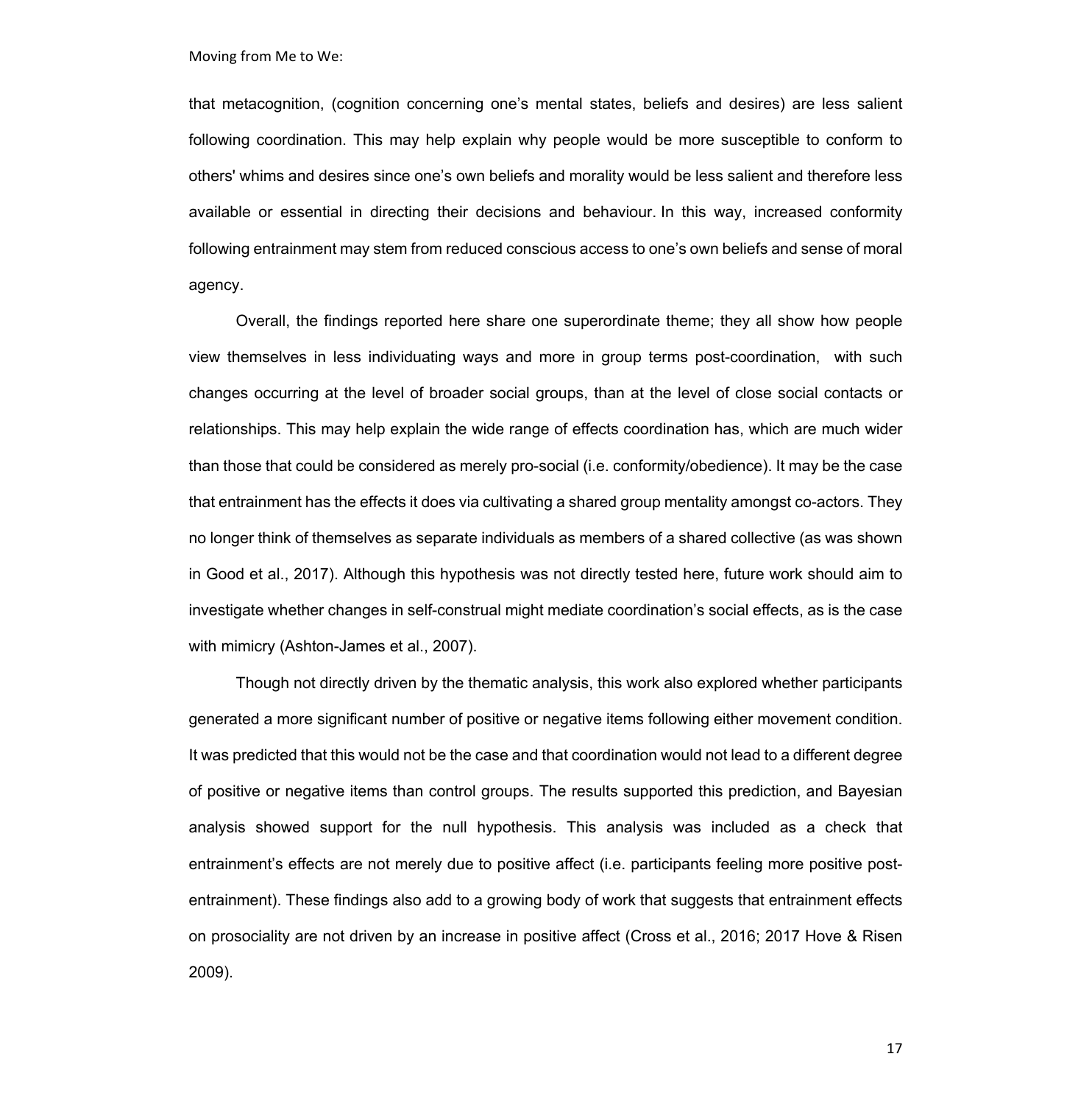One benefit of using self-generated responses, as opposed to ratings and scales on items generated by researchers, is that it allows data to be explored in an emergent way. Although sometimes considered a weakness of qualitative research, this approach offers the potential to shed light on areas of interest that were not considered a priori but emerge naturally from the data. One such area was identified here from thematic analysis. Results showed a greater identification of the self in terms of sexual/romantic constructs amongst those that had moved in a coordinated way. Participants in the coordinated condition reported over ten times the proportion of sexual/romantic items than those in the uncoordinated condition. This finding supports evolutionary theories that coordination once served an adaptive purpose in our history to do with mate selection and attraction (i.e. Merker 2000), and models of sexual stimulation that position synchronicity as central to sexual pleasure and subsequent mate choice (Safron, 2016).

Exploring user's experiences of coordination with qualitative methodologies is beneficial as it allows an insight into the participant's world that is not afforded by purely quantitative research. Researchers can gain insight into participants' actual experiences and the aspects of self-construal that were most pertinent to them after coordination. While such qualitative endeavours are not without their limitations as previously discussed, by using a mixed-methods approach researchers can enjoy the rich insight that the qualitative approach allows without losing the empirical rigour afforded by the quantitative approach. It is also important to note that these findings rest on the observation of a single study with participant's from a single university moving in time (or not) with a single confederate. Further details about participant's such as their nationality, ethnicity, gender or other characteristics were not analysed. All of these and other factors are likely to affect individuals self construal. Equally, the attributes of the confederate, despite remaining stable across participants and conditions, may have also influenced this.

In conclusion, this work offers a new way to explore the socio-emotional consequences of interpersonal coordination using a mixed-method's tool kit. This is the first work to explore how moving in time together affects how individuals feel about themselves. Therefore, future work may wish to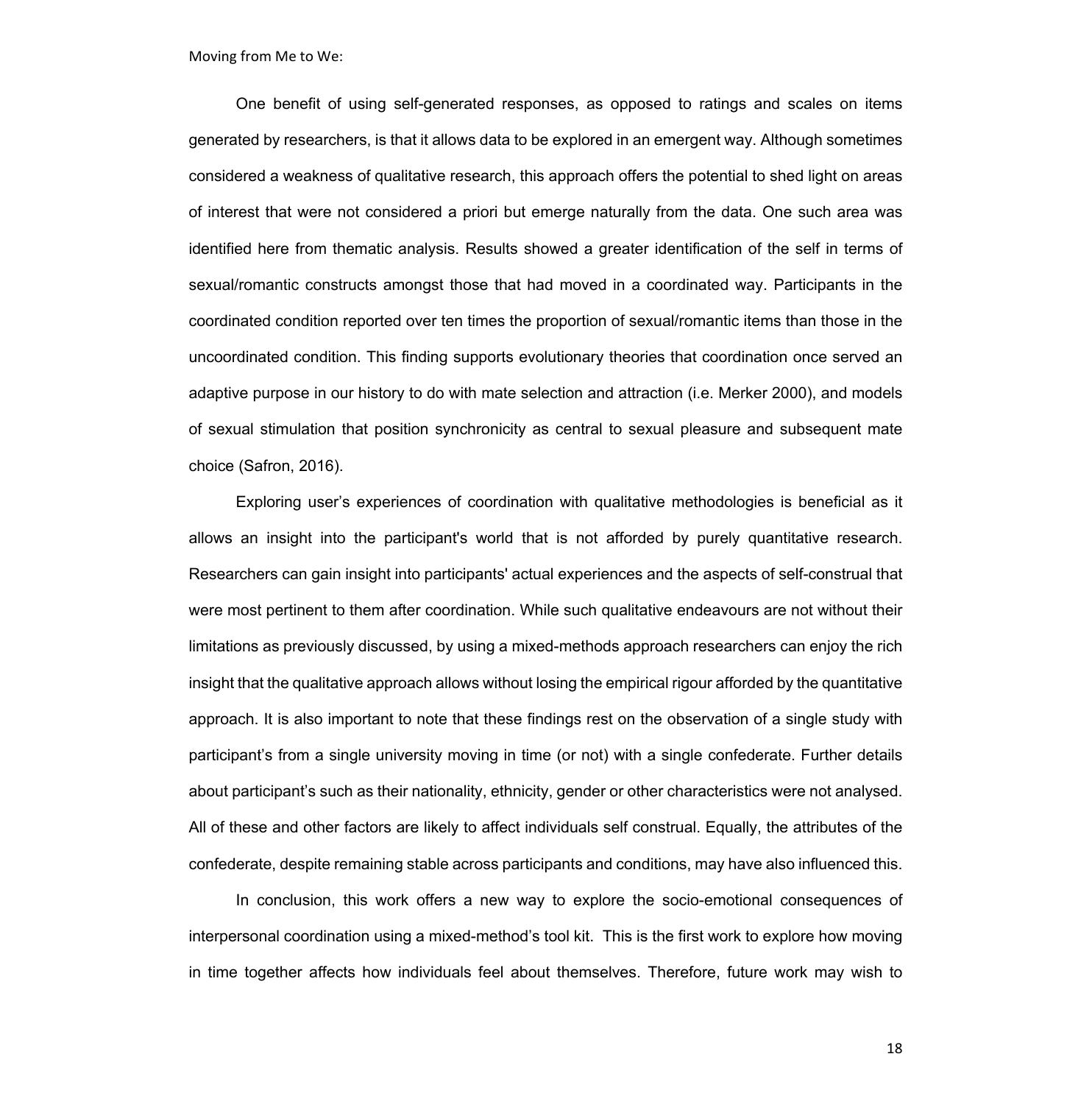replicate these findings, perhaps using alternative methods such as ranking items or using the tool kits of natural language processing. It will also be of importance to explore the transience of the effects. These preliminary findings show that following a short coordination task people construe their identity in more interdependent and less independent ways. This is driven by viewing the self more in terms of our broad social constructs than close social relationships. Post coordination, people also consider themselves in more sexual/romantic lights while mental state or metacognitive elements of self-construal are less salient.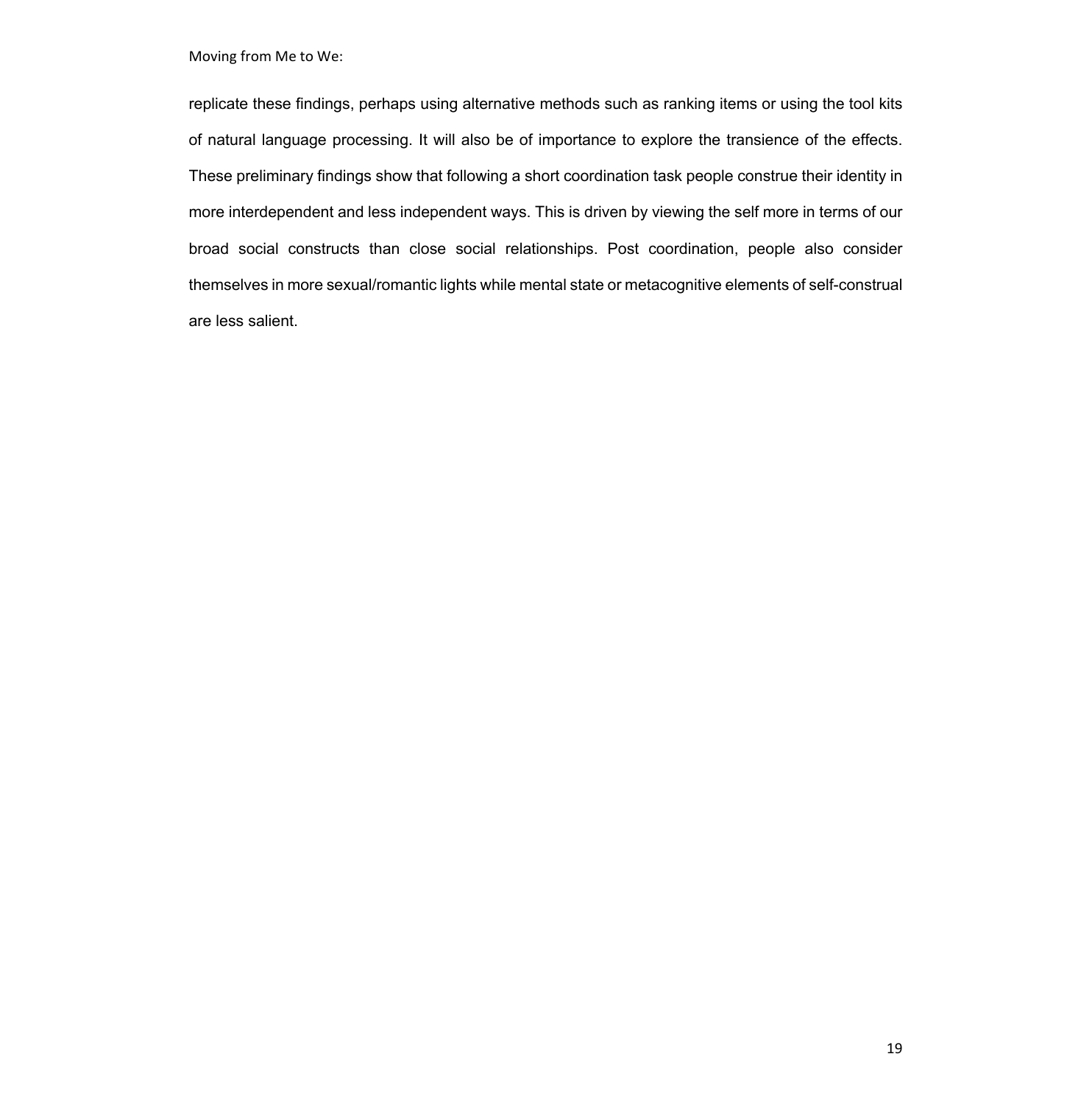#### **REFERENCES**

- Anshel, A., & Kipper, D.A. (1988). The influence of group singing on trust and cooperation. *Journal of Music Therapy, 25(3), 145-155*. doi:10.1093/jmt/25.3.145
- Ashton-James, C., Van Baaren, R. B., Chartrand, T.L., Decety, J., & Karremans, J. (2007). Mimicry and me: The impact of mimicry on self-construal. *Social Cognition*, *25*(4), *518-535*. doi:10.1177/1948550609355718
- Atherton, G., Sebanz, N., & Cross, L. (2019). Imagine All The Synchrony: The effects of actual and imagined synchronous walking on attitudes towards marginalised groups. *PloS one*, *14*(5), e0216585.
- Cirelli, L.K., Einarson, K.M., & Trainor, L.J. (2014). Interpersonal synchrony increases pro-social behaviour in infants. *Developmental Science*, *17*(6), *1003-1011*. doi:10.1111/desc.12193
- Chung, C., & Pennebaker, J. W. (2007). The psychological functions of function words. *Social communication*, 343-359.
- Cross, L., Atherton, G., Wilson, A. D., & Golonka, S. (2017). Imagined Steps: Can Mental Simulation of Coordinated Rhythmic Movement Affect Pro-Sociality? *Frontiers in psychology, Cognitive Section. 8:1798* doi: 10.3389/fpsyg.2017.01798
- Cross, L., Wilson, A. D., & Golonka, S. (2016). How Moving Together Brings Us Together: When coordinated rhythmic movement affects cooperation. *Frontiers in Psychology*, 7:1983. doi: 10.3389/fpsyg.2016.01983.
- Cross, L Wilson, A. D & Golonka, S. (2019a). I'll Just Watch: Do the pro-social effects of coordination really generalise to non actors?. *The journal of Social Psychology,* dOI: 10.1080/00224545.2019.1623161
- Cross, L., & Turgeon, M., & Atherton, G., (2019b). How Moving Together Binds Us Together: The Social Consequences of Interpersonal Entrainment and Group Processes. Open Psychology. 1. 273- 302. 10.1515/psych-2018-0018.
- Cross, L.,Turgeon, M., & Atherton, G. (2019c). How Moving Together Binds Us Together: The Social Consequneces of Interpersonal Entrainment and Group Processes. Open Psychology,1: 273- 302. 10.1515/psych-2018-0018.
- Cross, L., Wilsdon, L., Henson, H., Michael, J., Atherton G., (2020) Still want to help: Entrainments effects on helping behaviour after a 24-hour delay. Acta Psychologica. *206*, 10.1016/j.actpsy.2020.103062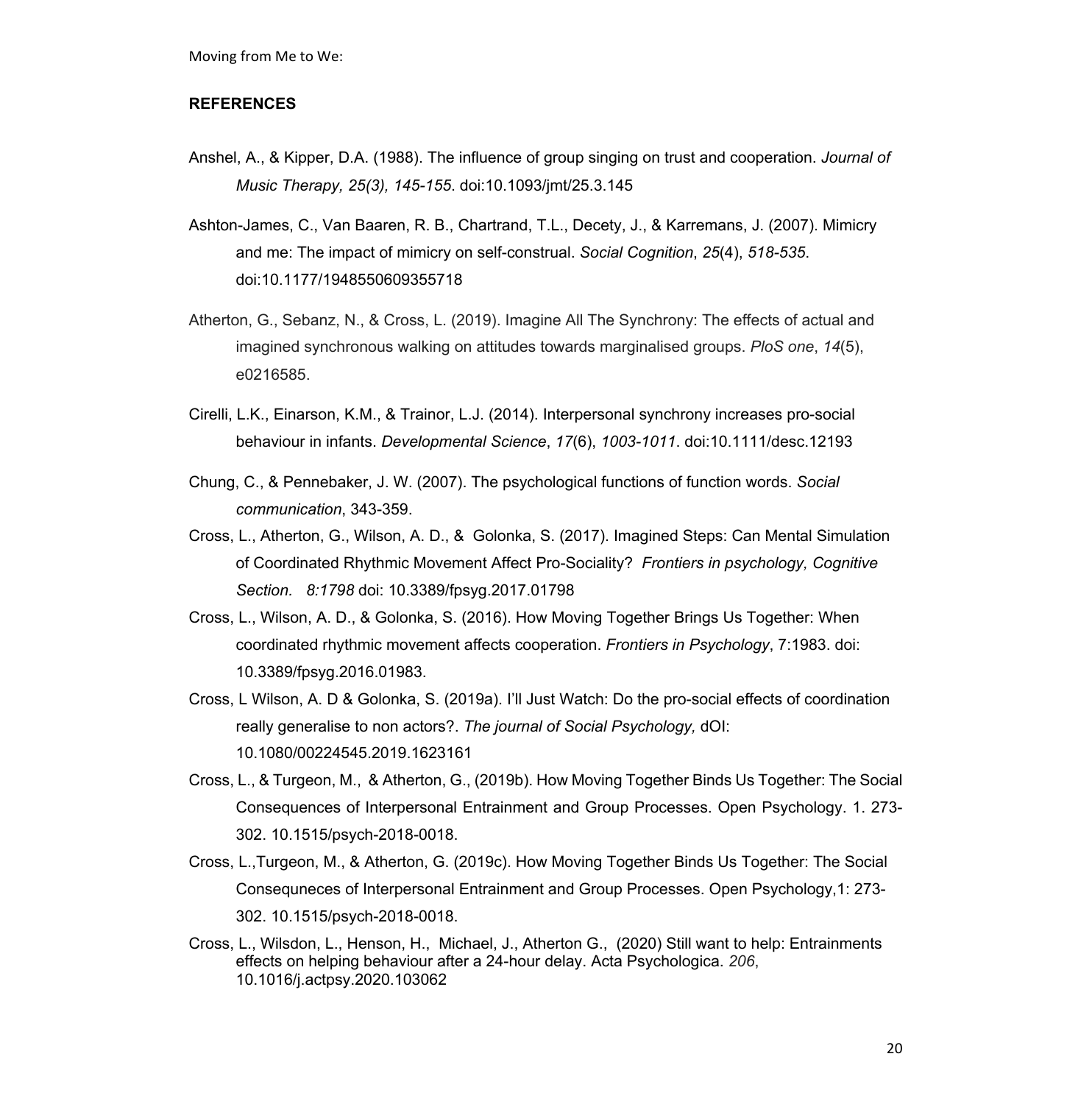Field, A. (2013). *Discovering statistics using IBM SPSS statistics*. Sage.

- Good, A., Choma, B., & Russo, F. A. (2017). Movement Synchrony Influences Intergroup Relations in a Minimal Groups Paradigm. *Basic and Applied Social Psychology*, *39*(4), 231-238.
- Good, A., & Russo, F. A. (2016). Singing promotes cooperation in a diverse group of children. *Social Psychology*. doi:10.1027/1864-9335/a000282
- Hart, R. P. (2001). Redeveloping diction: Theoretical considerations. *Progress in communication sciences*, 43-60.
- Hove, M.J. (2008). Shared circuits, shared time, and interpersonal synchrony. *Behavioural and Brain Sciences*, *31*(01), *29-30*. doi:10.1017/S0140525X07003202
- Hove, M.J., & Risen, J.L. (2009). It's all in the timing: Interpersonal synchrony increases affiliation. *Social Cognition, 27(6), 949-961*. doi:10.1521/soco.2009.27.6.949
- Hsieh, H.-F., & Shannon, S. E. (2005). Three approaches to qualitative content analysis. *Qualitative health research, 15*(9), 1277-1288. doi: 10.1177/1049732305276687
- Hutter, R., Wood, C., & Turner, R. (2013). Individuation moderates impressions of conflicting categories for slower processors. *Social Psychology*, *43*(4), 239. Doi:10.1027/1864-9335
- Jarosz, A. F., & Wiley, J. (2014). What are the odds? A practical guide to computing and reporting Bayes factors. *The Journal of Problem Solving*, *7*(1), 2.
- Karremans, J., Van Lange, P., & Holland, R. (2005). Forgiveness and Its Associations With Pro-social Thinking, Feeling, and Doing Beyond the Relationship With the Offender. *Personality and Social Psychology Bulletin, 31*(10), 1315-1326. doi: 10.1177/0146167205274892
- Kass, R. E., & Raftery, A, E. (a995) Bayes Factors. J*ournal of American statistical association*, 90(430), 773-795
- Kuhn, M. H., & McPartland, T. S. (1954). An empirical investigation of self-attitudes. *American Sociological Review, 19*(1), 68-76. doi:10.2307/2088175
- Kühnen, U., & Hannover, B. (2000). Assimilation and contrast in social comparisons as a consequence of self-construal activation. *European Journal of Social Psychology, 30*(6), 799- 811. doi: 10.1002/1099-0992(200011/12)30:6<799::AID-EJSP16>3.0.CO;2-2
- Launay, J., Dean, R.T., & Bailes, F. (2014). Synchronising movements with the sounds of a virtual partner enhances partner likeability. *Cognitive Processing*, *15*(4), *491-501.* doi:10.1007/s10339- 014-0618-0.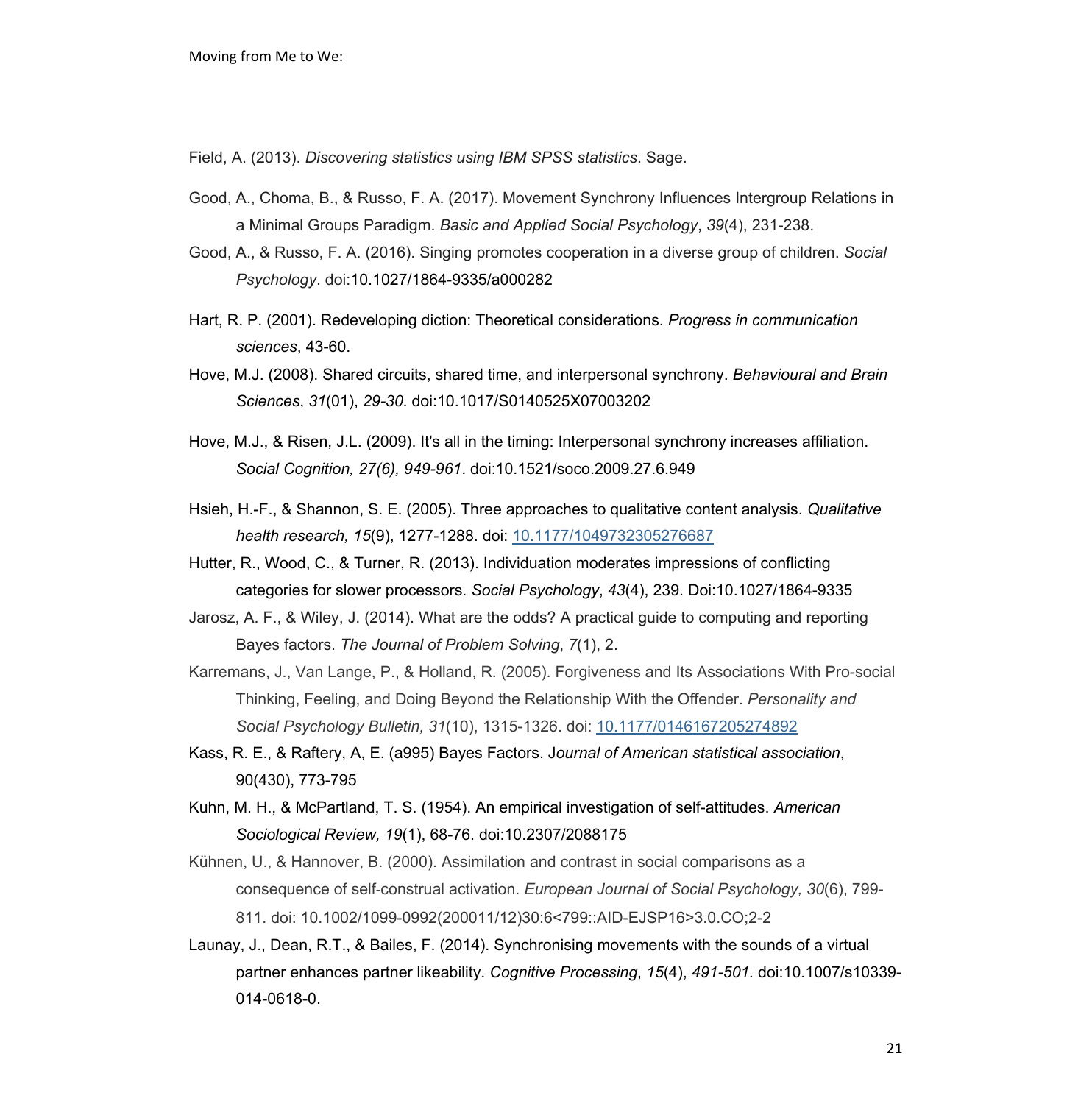- Launay, J., Tarr, B., & Dunbar, R. I. (2016). Synchrony as an Adaptive Mechanism for Large-Scale Human Social Bonding. *Ethology*, *122*(10), 779-789.
- Lumma, A.-L., Böckler, A., Vrticka, P., & Singer, T. (2017). Who am i? Differential effects of three contemplative mental trainings on emotional word use in self-descriptions. *Self and Identity, 16*(5), 607-628.doi:10.1080/15298868.2017.1294107
- MacQueen, K. M., McLellan, E., Kay, K., & Milstein, B. (1998). Codebook development for team-based qualitative analysis. Field methods, 10, 31-36.
- McNeil, W.H. (1995). *Keeping Together in Time: Dance and drill in human history*. Cambridge, MA: Harvard University Press.
- Merker, B. (2000). Synchronous chorusing and human origins (pp. 315-327). In Wallin, N. L., Merker, B., & Brown, S. (eds.) (2000). *The Origins of Music.* Cambridge, MA: MIT Press.
- O'Cathain, A., & Thomas, K. J. (2004). "Any other comments?" Open questions on questionnaires a bane or a bonus to research? *BMC Medical Research Methodology, 4*(1), 25. doi:10.1186/1471-2288-4-25
- Pennebaker, J. W., Mehl, M. R., & Niederhoffer, K. G. (2003). Psychological aspects of natural language use: Our words, our selves. *Annual review of psychology, 54*(1), 547-577. doi: 10.1146/annurev.psych.54.101601.145041
- Phillips-Silver, J., Aktipis, C., & Bryant, G.A. (2010). The ecology of entrainment: Foundations of coordinated rhythmic movement. *Music Perception, 28(1), 3-14*. doi:10.1525/mp.2010.28.1.3
- Rabinowitch, T. C., & Knafo-Noam, A. (2015). Synchronous rhythmic interaction enhances children's perceived similarity and closeness towards each other. *PloS one*, *10*(4), e0120878. doi.org/10.1371/journal.pone.0120878
- Rabinowitch, T. C., & Meltzoff, A. N. (2017). Joint Rhythmic Movement Increases 4-Year-Old Children's Prosocial Sharing and Fairness Toward Peers. *Frontiers in psychology*, *8*. Doi: 10.3389/fpsyg.2017.01050
- Reddish, P., Fischer, R., & Bulbulia, J. (2013). Let's Dance Together: Synchrony, Shared Intentionality and Cooperation. *PLoS ONE 8(8): e71182*. doi:10.1371/ journal.pone.0071182
- Reddish, P. Bulbulia, J. & Fischer, R., (2014). Does Synchrony Promote Generalised Prosociality?. *Religion, Brain & Behaviour. 4 (1), pp 3-19.* doi:10.1080/2153599X.2013.764545
- Schiffrin, D. (1998). Approaches to discourse. *Journal of Pragmatics, 3*(29), 355-359.
- Sandelowski, M., & Barroso, J. (2003). Classifying the findings in qualitative studies. *Qualitative health research, 13*(7), 905-923.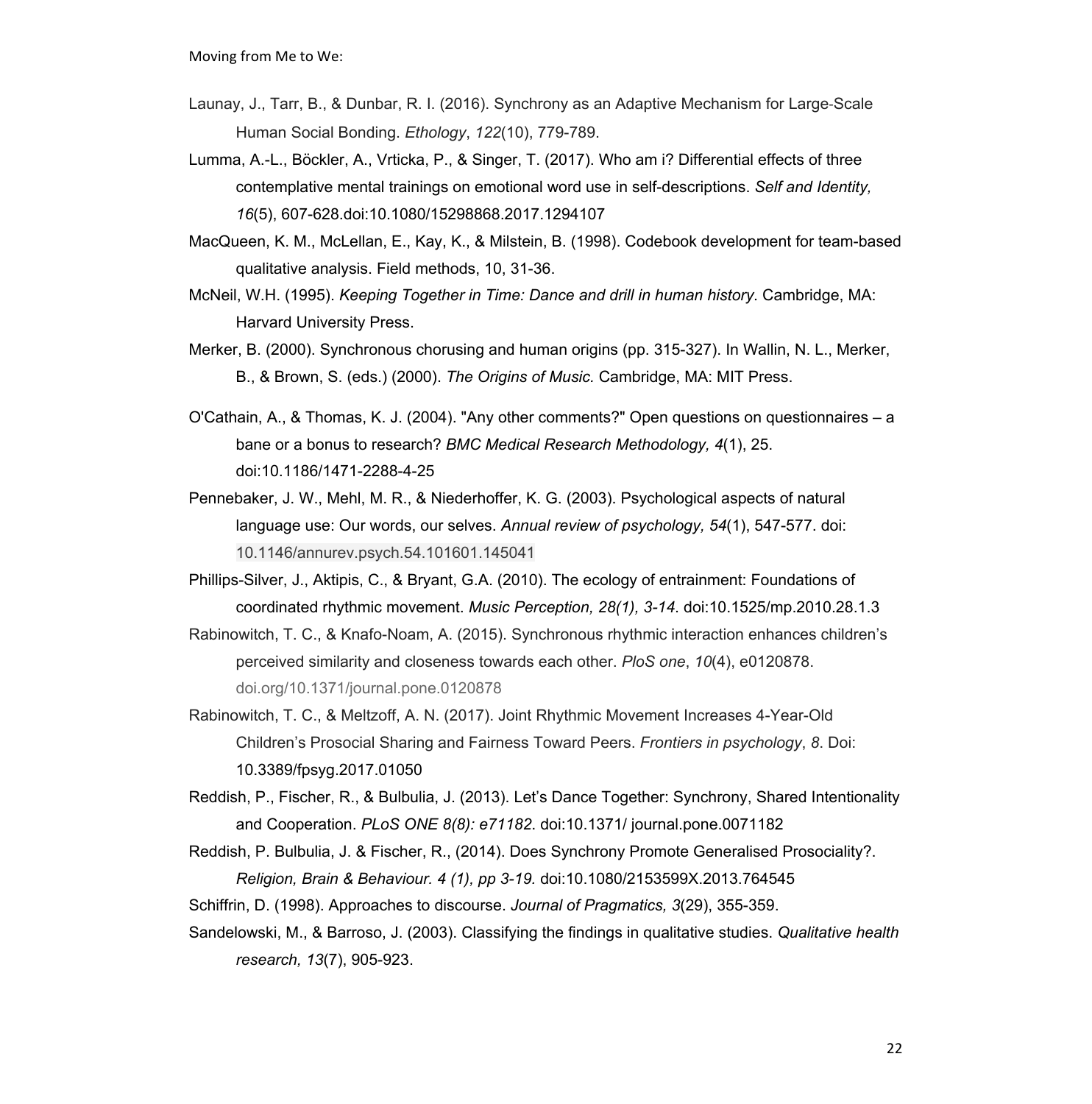- Schwarz, N. (1999). Self-reports: How the questions shape the answers. *American Psychologist, 54*(2), 93. doi: 10.1037/0003-066X.54.2.93
- Singelis, T. M., Bond, M. H., Sharkey, W. F., & Lai, C. S. Y. (1999). Unpackaging culture's influence on self-esteem and embarrassability. *Journal of Cross-Cultural Psychology, 30*(3), 315-341. doi:10.1177/0022022199030003003
- Smith, C. P. (1992). *Motivation and personality: Handbook of thematic content analysis*: Cambridge University Press.
- Spitzer, S. P., Couch, C. J., & Stratton, J. R. (1971). *The assessment of the self*: Sernoll.
- Tarr, B., Launay, J., & Dunbar, R. I. (2014). Music and social bonding:"self-other" merging and neurohormonal mechanisms. *Frontiers in psychology*, *5*, 1096.
- Utz, S. (2004). Self-Construal and Cooperation: Is the Interdependent Self More Cooperative Than the Independent Self? *Self and Identity,3*(3), 177-190. doi: 10.1080/13576500444000001
- Vaismoradi, M., Turunen, H., & Bondas, T. (2013). Content analysis and thematic analysis: Implications for conducting a qualitative descriptive study. *Nursing & health sciences, 15*(3), 398-405. doi: 10.1111/nhs.12048
- Vicaria, I. M., & Dickens, L. (2016). Meta-analyses of the intra- and interpersonal outcomes of interpersonal coordination. *J. Nonverbal Behaviour.* 40, 335–361.
- Wilson, A.D., Collins, D.R., & Bingham, G.P. (2005)a. Human movement coordination implicates relative direction as the information for relative phase. *Experimental Brain Research*, *165*(3), *351-361.* doi:10.1007/s00221-005-2301-2
- Wilson, A.D., Collins, D.R., & Bingham, G.P. (2005)b. Perceptual coupling in rhythmic movement coordination: stable perception leads to stable action. *Experimental Brain Research*, *164*(4), *517-528*. doi:1 0.1007/s00221-005-2272-3
- Wiltermuth, S. (2012a). Synchrony and destructive obedience. *Social Influence, 7(2), 78-89.* doi:10.1080/15534510.2012.658653.
- Wiltermuth, S. (2012b). Synchronous activity boosts compliance with requests to aggress. *Journal of Experimental Social Psychology, 48(1*), *453-456.* doi:10.1016/j.jesp.2011.10.007.
- Wiltermuth, S., & Heath, C. (2009). Synchrony and cooperation. *Psychological Science, 20(1), 1-5.* doi:12010.1111/j.1467-9280.2008.02253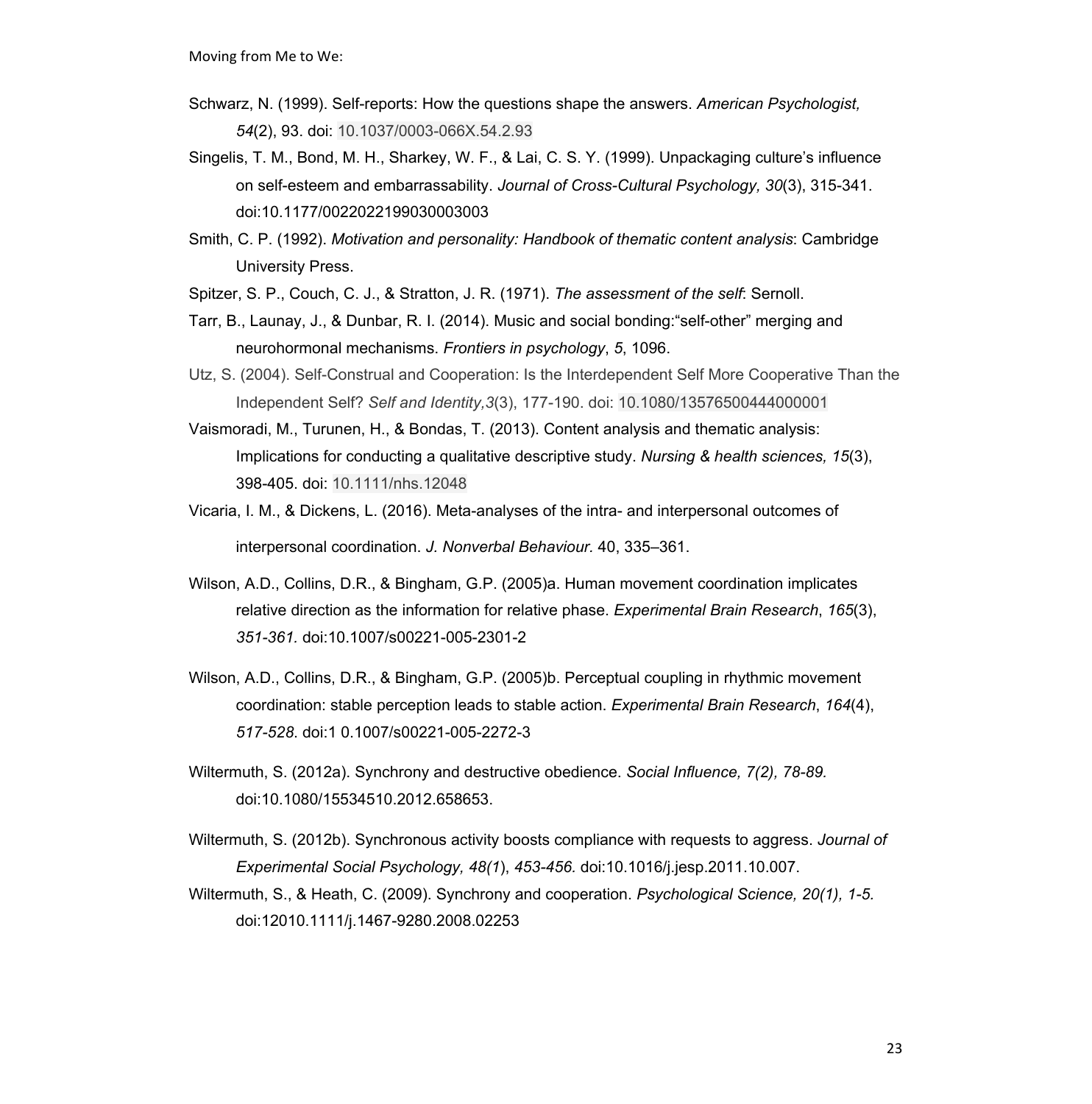### **TABLES**

|                                | Inter-rater<br>reliability<br>(Cohens<br>Kappa) | Number of<br>exclusions | Number of<br>outliers |
|--------------------------------|-------------------------------------------------|-------------------------|-----------------------|
| <b>Broad social constructs</b> | .946                                            | 10                      | 5                     |
| <b>Familial</b>                | .945                                            | 12                      | 5                     |
| <b>Freindship</b>              | .961                                            | 5                       | 2                     |
| <b>Sexual/Romance</b>          | .905                                            | 5                       | 0                     |
| <b>Mental States</b>           | .791                                            | 162                     | 2                     |
| <b>Positive</b>                | .870                                            | 123                     | O                     |
| <b>Negative</b>                | .805                                            | 60                      |                       |

Table 1. Inter rarter reliability, exlusions and outliers for all variables.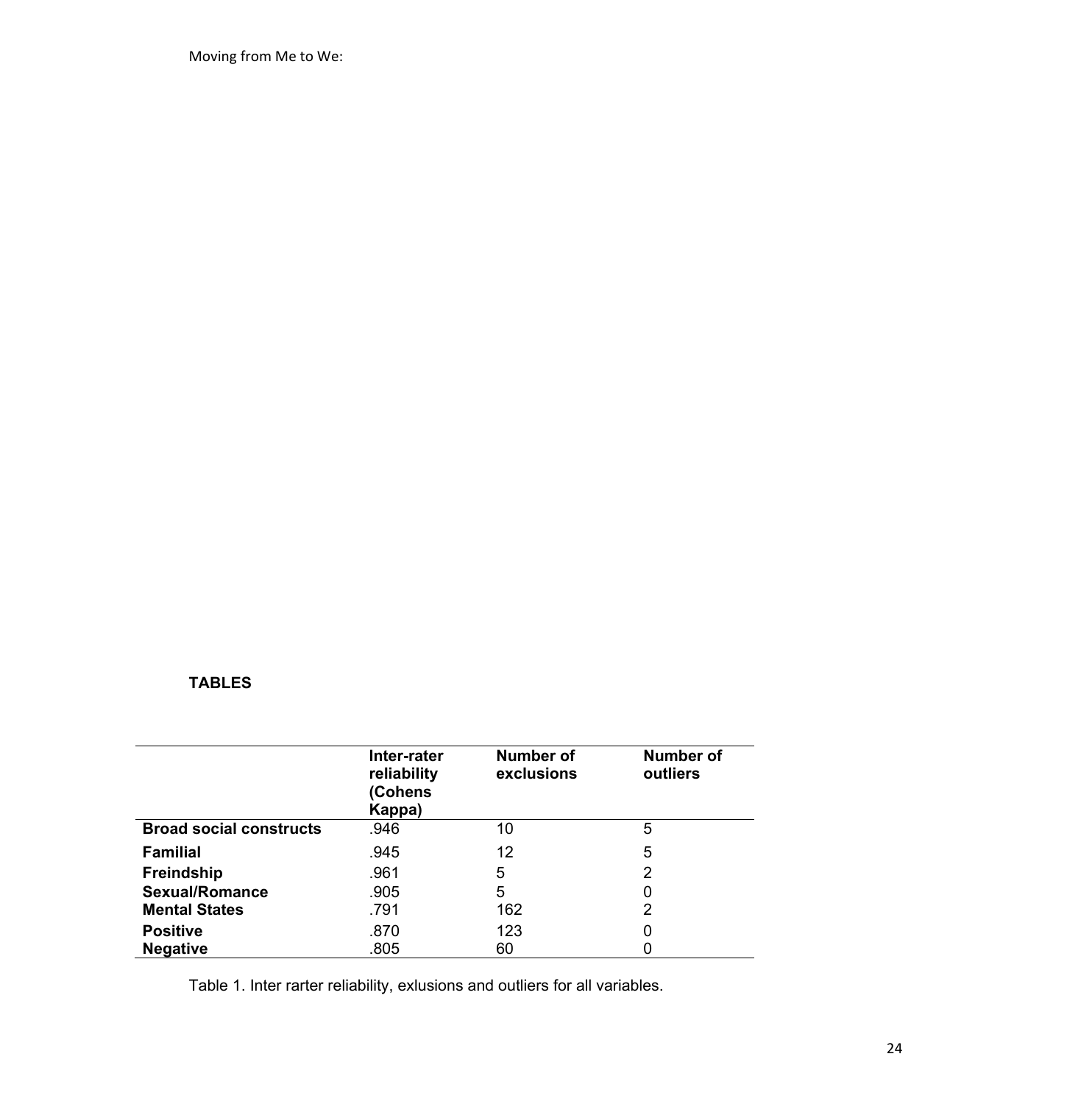|                                |               | <b>Mean</b> | <b>SD</b> | <b>Median</b> |
|--------------------------------|---------------|-------------|-----------|---------------|
| Interdependnet                 | Coordinated   | .37         | .215      | .4            |
|                                | Uncoordinated | .23         | .164      | .19           |
| <b>Broad social constructs</b> | Coordinated   | .044        | .044      | .048          |
|                                | Uncoordinated | .023        | .042      | .015          |
| <b>Familial</b>                | Coordinated   | .046        | .062      | .032          |
|                                | Uncoordinated | .033        | .058      | .057          |
| <b>Freindship</b>              | Coordinated   | .026        | .037      | .026          |
|                                | Uncoordinated | .034        | .044      | .031          |
| <b>Sexual/Romance</b>          | Coordinated   | .023        | .05       | .013          |
|                                | Uncoordinated | .001        | .009      | .001          |
| <b>Mental States</b>           | Coordinated   | .179        | .122      | .177          |
|                                | Uncoordinated | .285        | .206      | .3            |
| <b>Positive</b>                | Coordinated   | 4.94        | 3.24      | 4.64          |
|                                | Uncoordinated | 5.09        | 3.92      | 4.67          |
| <b>Negative</b>                | Coordinated   | 2.91        | 2.48      | 2.25          |
|                                | Uncoordinated | 2.97        | 2.29      | 2.71          |

Table 2. Descriptive statsics for all variables.

**FIGURES**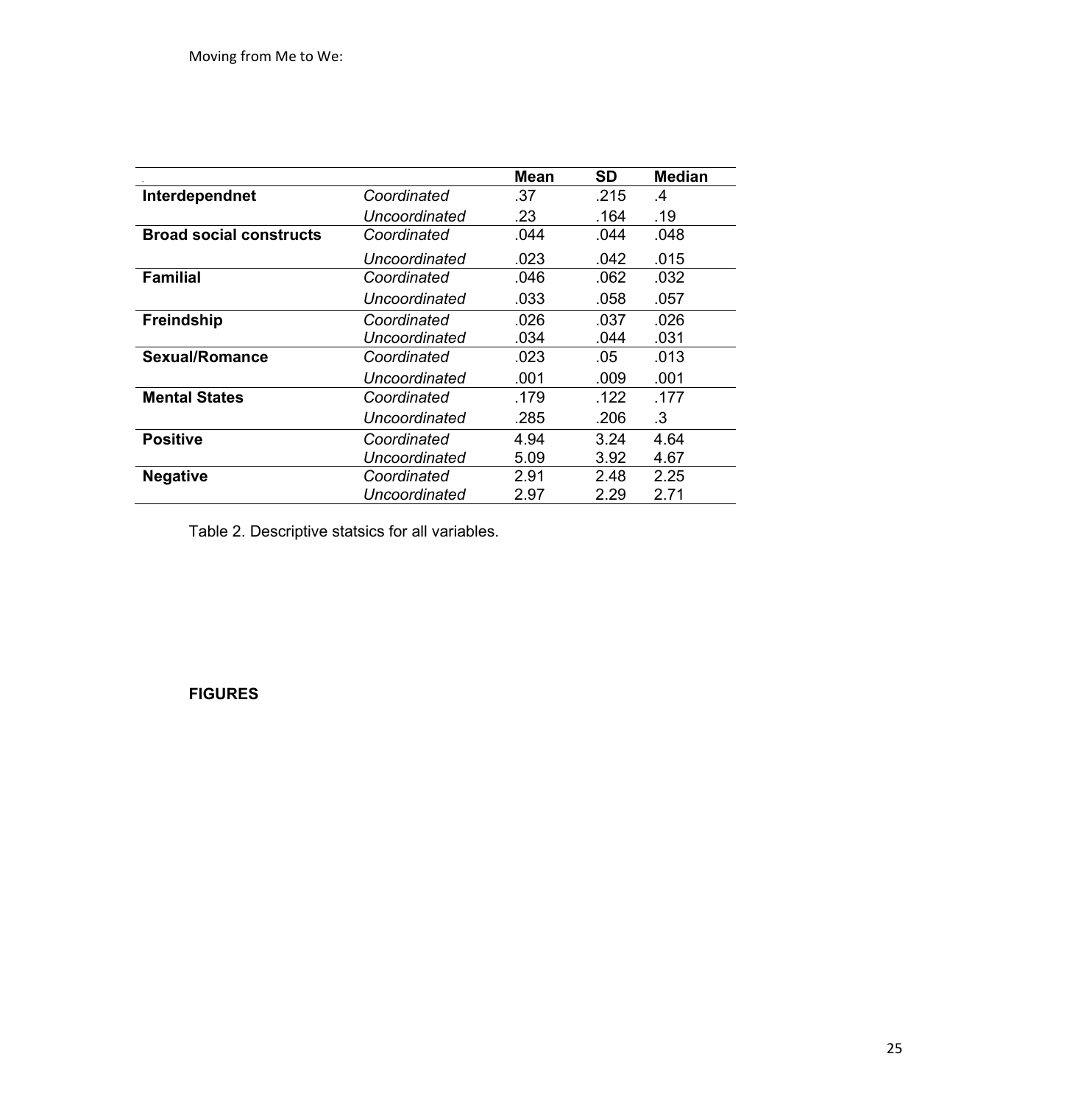

Figure 1. The mean Interdependent Self-Construal scores and SE's.



Figure 2. The mean Broad Social Construct response scores and SE's.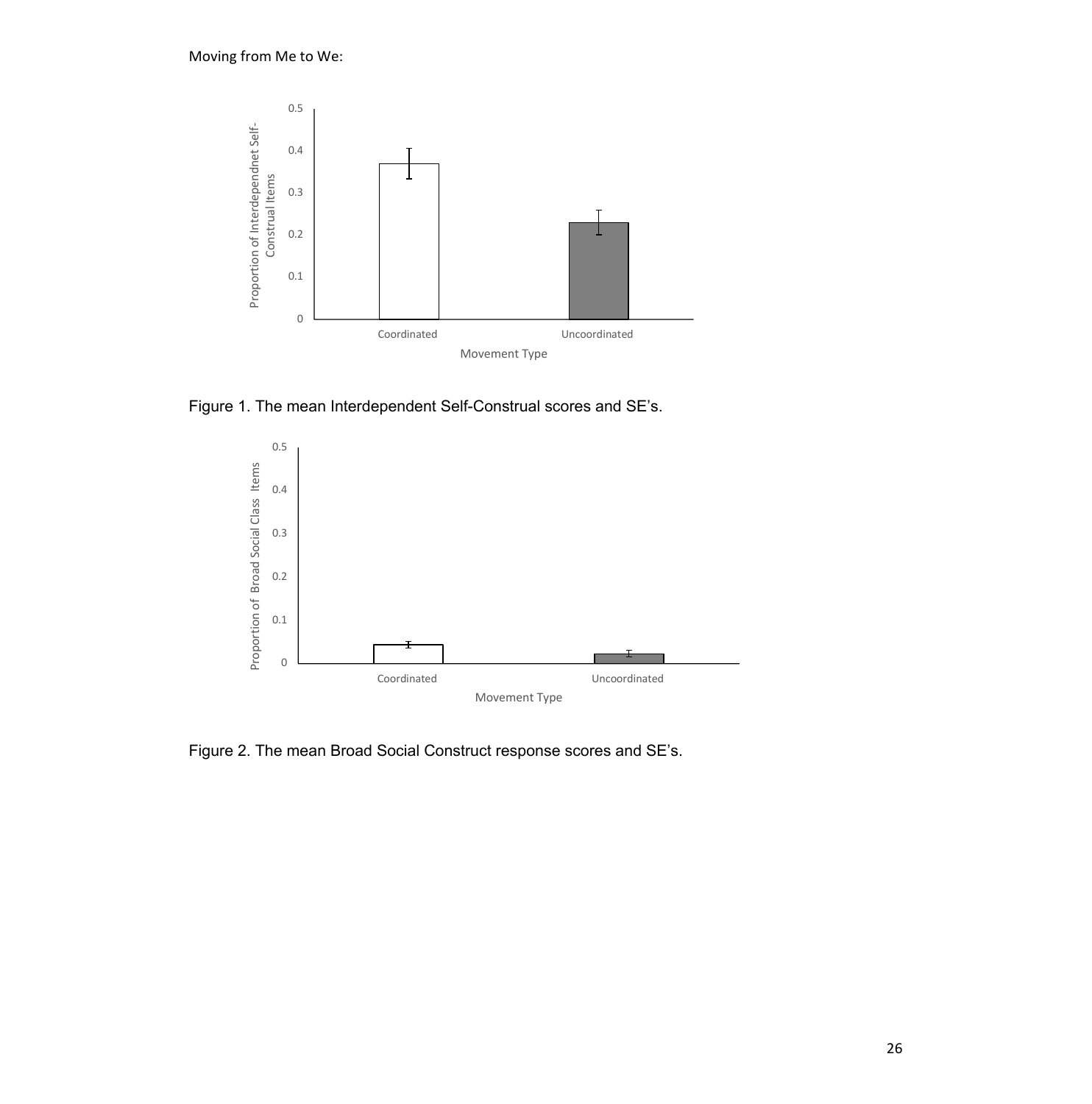

Figure 3. The mean Sexual/Romance response scores and SE's.



Figure 4. The mean Mental States response scores and SE's.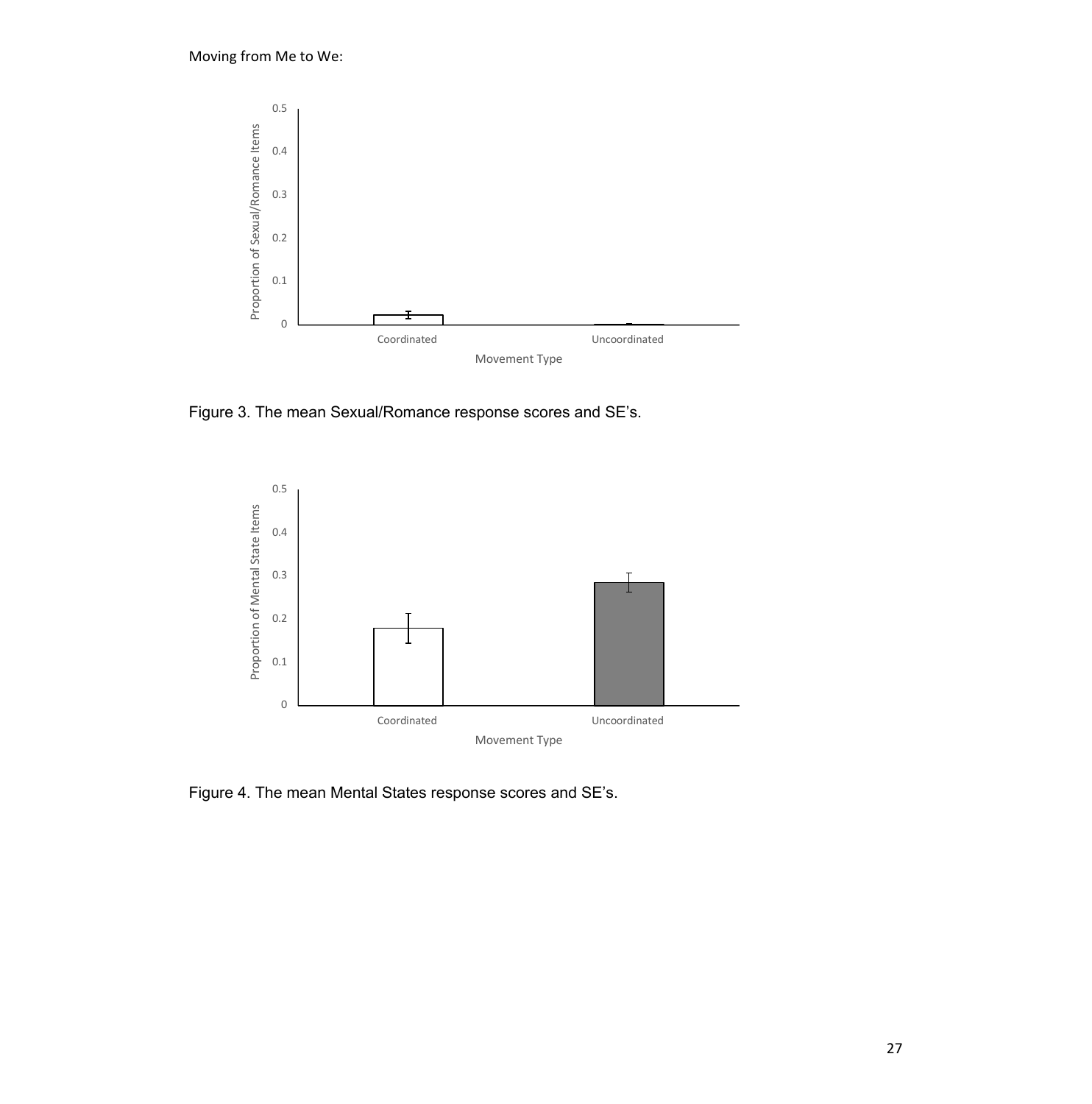### **APPENDICIES**

|                         | <b>Broader social construct</b>                                                 |  |  |  |
|-------------------------|---------------------------------------------------------------------------------|--|--|--|
| <b>Brief Definition</b> | Identifying with a country of origin, a particular race/religion, social class. |  |  |  |
|                         | When a person references belonging to a social group with a common              |  |  |  |
|                         | national or cultural tradition, or with a common racial/ethnic identity         |  |  |  |
| When to Use             | Code as 1 if an item references their religious identity, their country of      |  |  |  |
|                         | origin, their social class, or their ethnicity/racial identity                  |  |  |  |
| When not to use         | Code as 0 for anything else, if an item references their gender, their          |  |  |  |
|                         | occupation, their immediate family, or participation in a leisure activity, or  |  |  |  |
|                         | anything that does not fall into the above category                             |  |  |  |
| <b>Examples</b>         | 'Christian',' Black', 'Japanese'                                                |  |  |  |
| <b>Familial</b>         |                                                                                 |  |  |  |
| <b>Brief Definition</b> | Familial relationships with others that are central to a person's everyday      |  |  |  |
|                         | life and interactions. Family relationships that are generally considered       |  |  |  |
|                         | the most important relationships, and relationships in which people             |  |  |  |
|                         | spend the most time with the individuals they reference, or have                |  |  |  |
|                         | important life events in the company of these individuals                       |  |  |  |
| When to Use             | Code as 1 if an item defines themselves through their close relationships       |  |  |  |
|                         | with people such as family members or romantic partners.                        |  |  |  |
| When not to use         | Code as 0 for anything else, including when talking about more general          |  |  |  |
|                         | relationships, such as those related to work or leisure activities like         |  |  |  |
|                         | sports                                                                          |  |  |  |
| <b>Examples</b>         | 'Husband', 'Mother', 'Sister', 'Grandchild'                                     |  |  |  |
| <b>Friendship</b>       |                                                                                 |  |  |  |
| <b>Brief Definition</b> | Feelings of friendship or seeing the self in relation to a friend, including    |  |  |  |
|                         | feelings in relation to friends, or personality traits that are related to      |  |  |  |
|                         | being friendly                                                                  |  |  |  |
| When to Use             | Code an item as 1 if it mentions friend groups, being a friend, or having       |  |  |  |
|                         | emotions/personality traits that are related to their ability to be a friend    |  |  |  |
| When not to use         | Code as 0 for anything else, i.e. emotions/personality traits that are          |  |  |  |
|                         | related to being generally social, such as 'caring' or 'considerate'. Do not    |  |  |  |
|                         | use for relationships that are sexual/romantic, or reserved for family          |  |  |  |
|                         | members                                                                         |  |  |  |
| <b>Examples</b>         | 'friendly', 'a good friend', 'love my friends'                                  |  |  |  |
|                         | <b>Sexual/Romance</b>                                                           |  |  |  |
| Definition              | Defining self in terms of romantic partnership, sexuality.                      |  |  |  |
|                         | Identifying as a person who is sexual &/or involved in romantic                 |  |  |  |
|                         | relationships                                                                   |  |  |  |
| When to Use             | Code an item as 1 if it refers to sexuality, sexual orientation,                |  |  |  |
|                         | boyfriend/girlfriend, wife/husband, dating and sexual                           |  |  |  |
|                         | feelings/performance                                                            |  |  |  |
| When not to use         | Code as 0 for anything else, i.e. if talking about non-sexual family            |  |  |  |
|                         | members, or friends. Code as 0 for emotions that are ambiguous in               |  |  |  |
|                         | regards to sexuality such as 'curious' or 'caring'. Do not use for gender,      |  |  |  |
|                         | such as 'male'                                                                  |  |  |  |
| Examples                | 'Flirty', 'sexual', 'bisexual'                                                  |  |  |  |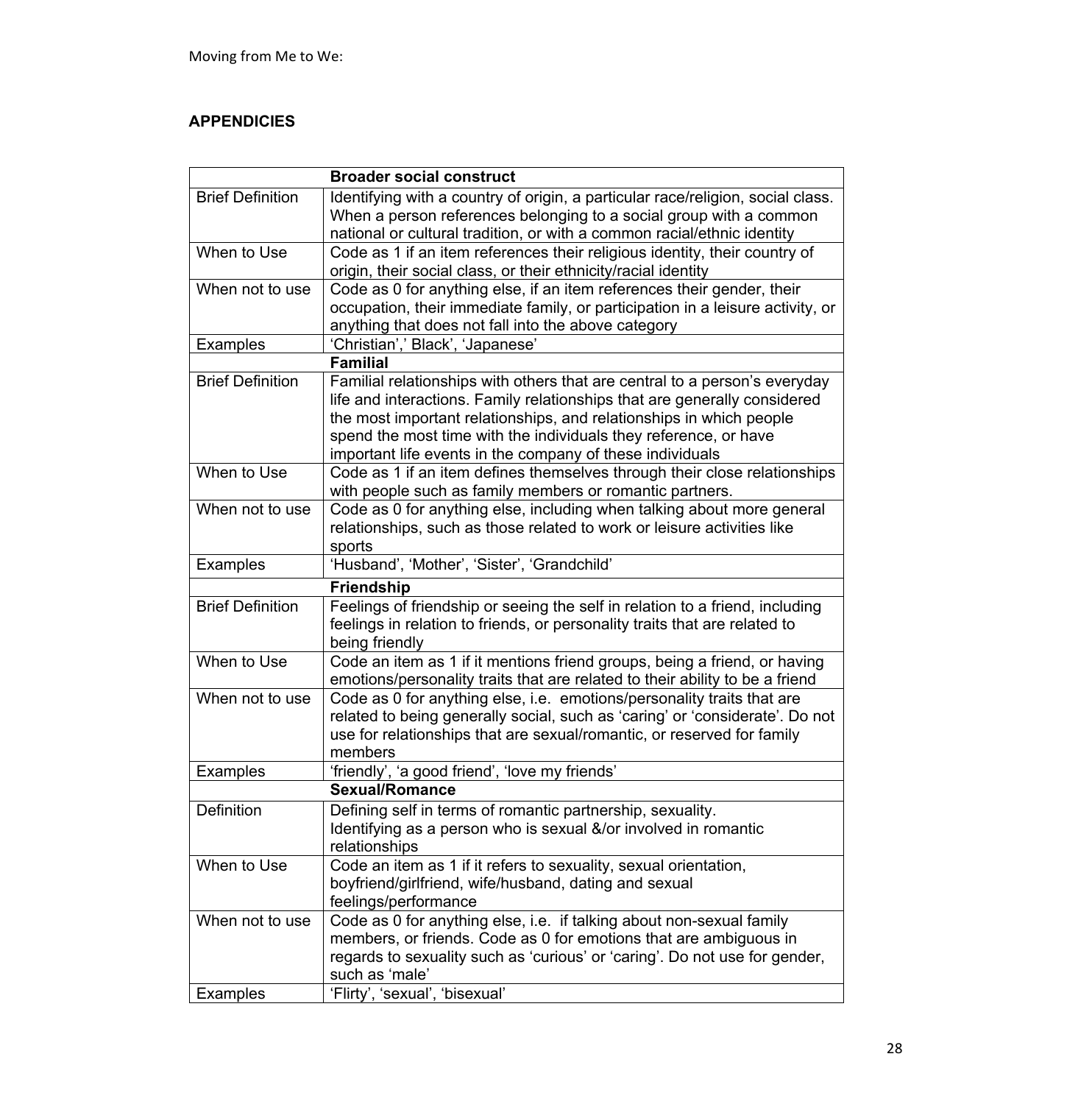| <b>Mental States</b>    |                                                                                                                                                    |  |  |  |
|-------------------------|----------------------------------------------------------------------------------------------------------------------------------------------------|--|--|--|
| <b>Brief Definition</b> | Thinking about thinking. States of the mind such as beliefs, desires,                                                                              |  |  |  |
|                         | emotions, knowledge, and thoughts. This includes talking about                                                                                     |  |  |  |
|                         | memory, feelings, learning, and mood                                                                                                               |  |  |  |
| When to Use             | Code as 1 if an item mentions how they feel, the way they think,                                                                                   |  |  |  |
|                         | characteristics about their memory, how they learn or what mood they                                                                               |  |  |  |
|                         | are in, etc. Code as 1 if it mentions anything about their mind and how it                                                                         |  |  |  |
|                         | works.                                                                                                                                             |  |  |  |
| When not to use         | Code as 0 for everything else, i.e. anything which does not relate to the                                                                          |  |  |  |
|                         | mind, such as how they spend their leisure time. Code as 0 for                                                                                     |  |  |  |
|                         | occupational roles, such as being a student, teacher or family member.                                                                             |  |  |  |
|                         | Do not use for social roles, such as friendship. Code as 0 for religious                                                                           |  |  |  |
|                         | roles. Code as 0 for emotions/dispositions that do not relate to thinking                                                                          |  |  |  |
|                         | or feeling such as 'kind', 'funny', 'strong', 'lazy'                                                                                               |  |  |  |
| <b>Examples</b>         | 'Naïve', 'analytic', 'forgetful'<br><b>Positive</b>                                                                                                |  |  |  |
|                         |                                                                                                                                                    |  |  |  |
| <b>Brief Definition</b> | Constructive, optimistic, desirable - A word that is generally considered                                                                          |  |  |  |
| When to Use             | by society to describe something that is desirable, beneficial and good                                                                            |  |  |  |
|                         | Code an item as 1 if the item has a specifically desirable and beneficial<br>connotation, such as describing a healthy relationship, or a positive |  |  |  |
|                         | ability or disposition. Use when there is a qualifying statement, meaning                                                                          |  |  |  |
|                         | that the person includes a word that is unequivocally good, beneficial or                                                                          |  |  |  |
|                         | desirable.                                                                                                                                         |  |  |  |
| When not to use         | Code as 0, if the item is negative (see relevant code book) or it has no                                                                           |  |  |  |
|                         | valence or rating attached to it. It may be used when a person simply                                                                              |  |  |  |
|                         | describes a role they fill, such as their job or their role in a family, or                                                                        |  |  |  |
|                         | aspects of their appearance, how they spend their free time, or their                                                                              |  |  |  |
|                         | ethnicity/country of origin or religion.                                                                                                           |  |  |  |
| <b>Examples</b>         | 'Jolly', 'Smiley', 'Capable'                                                                                                                       |  |  |  |
| <b>Negative</b>         |                                                                                                                                                    |  |  |  |
| <b>Brief Definition</b> | Not desirable or optimistic,                                                                                                                       |  |  |  |
|                         | An undesirable or pessimistic description relating to a person, attitude or                                                                        |  |  |  |
|                         | situation. Considered by society to be generally 'bad' and to be avoided                                                                           |  |  |  |
| When to Use             | Code an item as 1 if the item is pessimistic, gloomy, cynical, or                                                                                  |  |  |  |
|                         | unfavourable. Use when a person describes being unable to accomplish                                                                               |  |  |  |
|                         | something or disliking something that is generally considered to be                                                                                |  |  |  |
|                         | good. Use this code when a person describes a personal weakness or                                                                                 |  |  |  |
|                         | foible.                                                                                                                                            |  |  |  |
| When not to use         | Code as 0, if the item is positive (see relevant code book) or it has no                                                                           |  |  |  |
|                         | valence or rating attached to it. It may be used when a person simply                                                                              |  |  |  |
|                         | describes a role they fill, such as their job or their role in a family, or                                                                        |  |  |  |
|                         | aspects of their appearance, how they spend their free time, or their                                                                              |  |  |  |
|                         | ethnicity/country of origin or religion.                                                                                                           |  |  |  |
| <b>Examples</b>         | 'Controlling', 'Impulsive', 'Angry'                                                                                                                |  |  |  |

Appendix 1. Code books for all constructs in exploratory anyalsis.